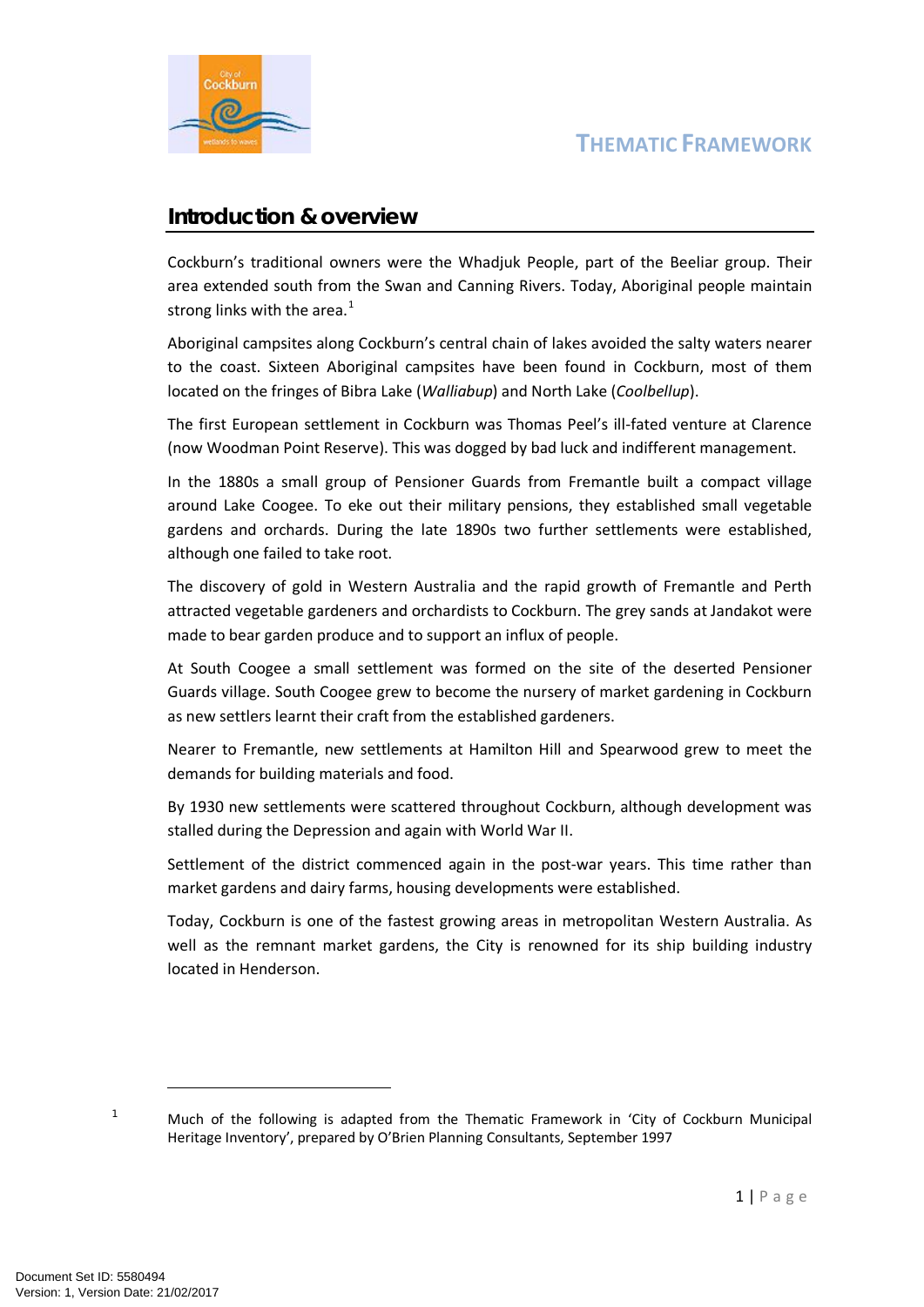

## **Aboriginal sites in Cockburn**

Prior to European settlement in 1829, Cockburn had a large Aboriginal presence. Archaeologists have found camp sites near North Lake and Bibra Lake. Artefacts and rock engravings found in Cockburn also reflect use of the land.<sup>[2](#page-1-0)</sup> Chert stone artefacts indicate continual use for at least 2,000 years.

*Coolbellup* is associated with the mythology of the female Waugal. A swampy area, now called Horse Paddock Swamp, is associated with the 'Firestick Story', a myth of how fire was stolen from the moon and bought to the Beeliar people. Some nearby high ground was used for burials.

Semi-permanent campsites were established around both lakes. The elderly remained near the lakes throughout the year, whilst the remainder dispersed inland in winter. The lakes provided turtle, waterfowl and typha reeds. The lakes were also a site for ceremonial activities.

When the colony was settled, the Whadjuk leader for the Beeliar territory was Midgegooroo. He and his son Yagan were early casualties of the conflict with the colonists.

The first European settlers did not understand or accept the rights of Aborigines to the land. So the arrival of the colonists, with their different attitudes to land ownership and tenure, was to have a devastating effect upon the traditional way of life of Aboriginal people. In addition, the new settlers brought strange diseases with them, including whooping cough and cholera, and the effect on Aboriginal communities was severe.<sup>[3](#page-1-1)</sup>

Recent Aboriginal camping areas were situated on the southern side of Hope Road, close to the north-eastern edge of Bibra Lake and also along its southern shore. Christine Coomer, Peter Jackson and Freddy Jackson lived in this latter camp.

As a child in the 1940s and 1950s, Judy Jackson spent a lot of time visiting relatives who camped next to Bibra Lake. She later recalled:

There's many, many areas of spirituality... sacred sites. It is a sacred site Bibra Lake and North Lake... It's all oral history and the teaching still goes on.

It was an area where a lot of the historic stories from the invasion of the white people came from... It was also where the main corroborees concerning that area were carried out. ...

<span id="page-1-0"></span><sup>&</sup>lt;sup>2</sup> Additional information on Indigenous history is derived from: Rory O'Connor, Gary Quartermaine & Corrie Bodney, *Report on an Investigation into Aboriginal Significance of Wetlands and Rivers in the Perth-Bunbury Region* (Perth: Western Australian Water Resources Council, 1989); and, Cathy Drank & Shona Kennealy, *Recollections of the Beeliar Wetlands: Recollections of Long-time Local Residents* (Cockburn: C. Drake, 1996)

<span id="page-1-1"></span> $3$  For more detail on the Aboriginal History of Cockburn, see 'The Changing Cockburn Coast: Aboriginal and European Heritage in the Cockburn Region', West Australian Planning Commission, March 2008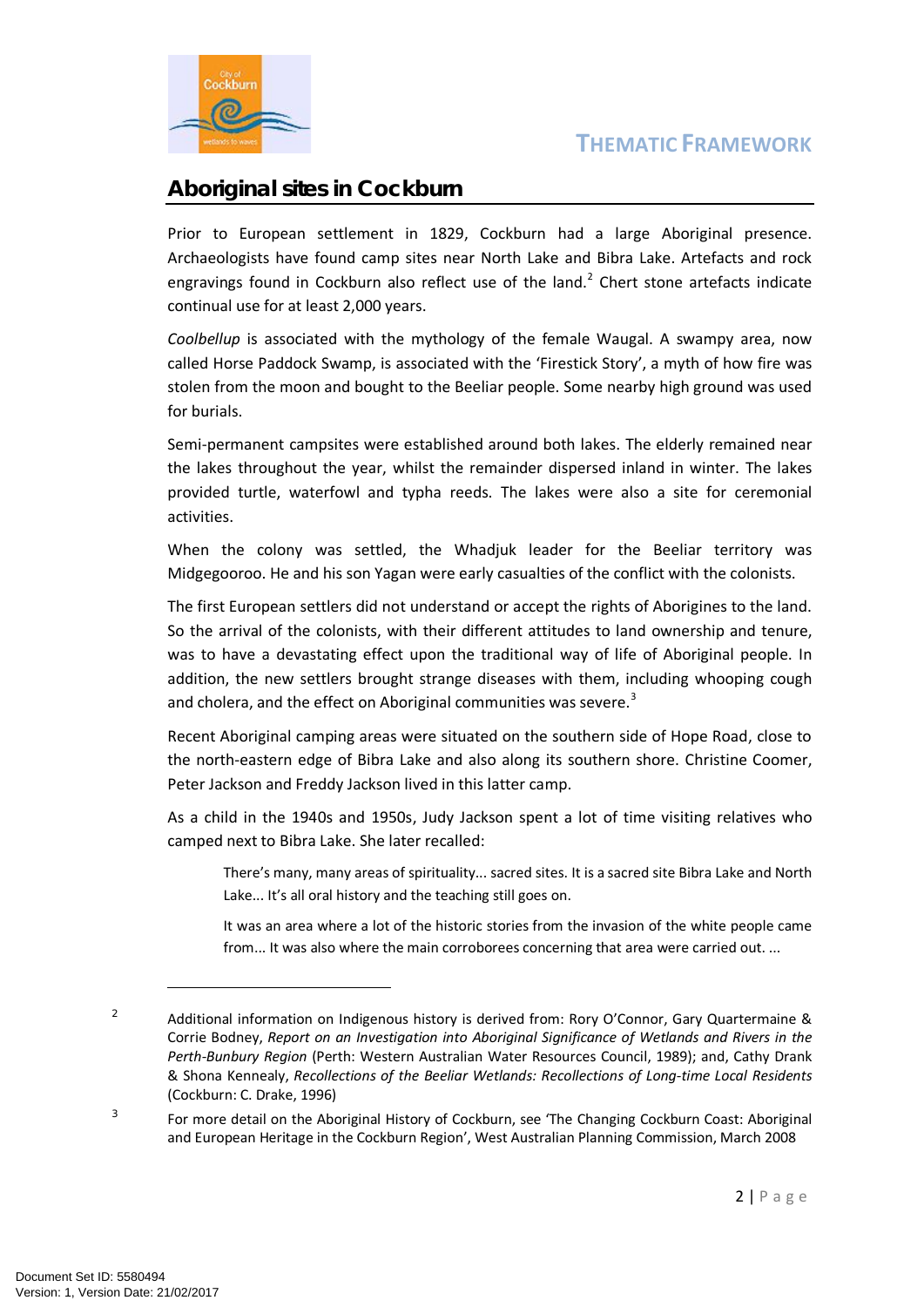

We still visit the area. We still... practice our religion, our spirituality, check to see that the conservation of the land is taken care of... It is a very important place.<sup>[4](#page-2-0)</sup>

North Lake and Bibra Lake remain significant cultural sites for Cockburn's Aboriginal residents. Other key Aboriginal heritage sites in the City include:

- Lake Coogee
- Clontarf Hill
- Robb Jetty Camp
- Woodman Point
- Cockburn Lighthouse
- Cockburn Road
- $\bullet$  The Indian Ocean.<sup>[5](#page-2-1)</sup>

<span id="page-2-0"></span><sup>4</sup> Quoted in Cathy Drank & Shona Kennealy, Recollections of the Beeliar Wetlands: Recollections of Long-time Local Residents (Cockburn: C. Drake, 1996)

<span id="page-2-1"></span><sup>5</sup> See www.dia.wa.gov.au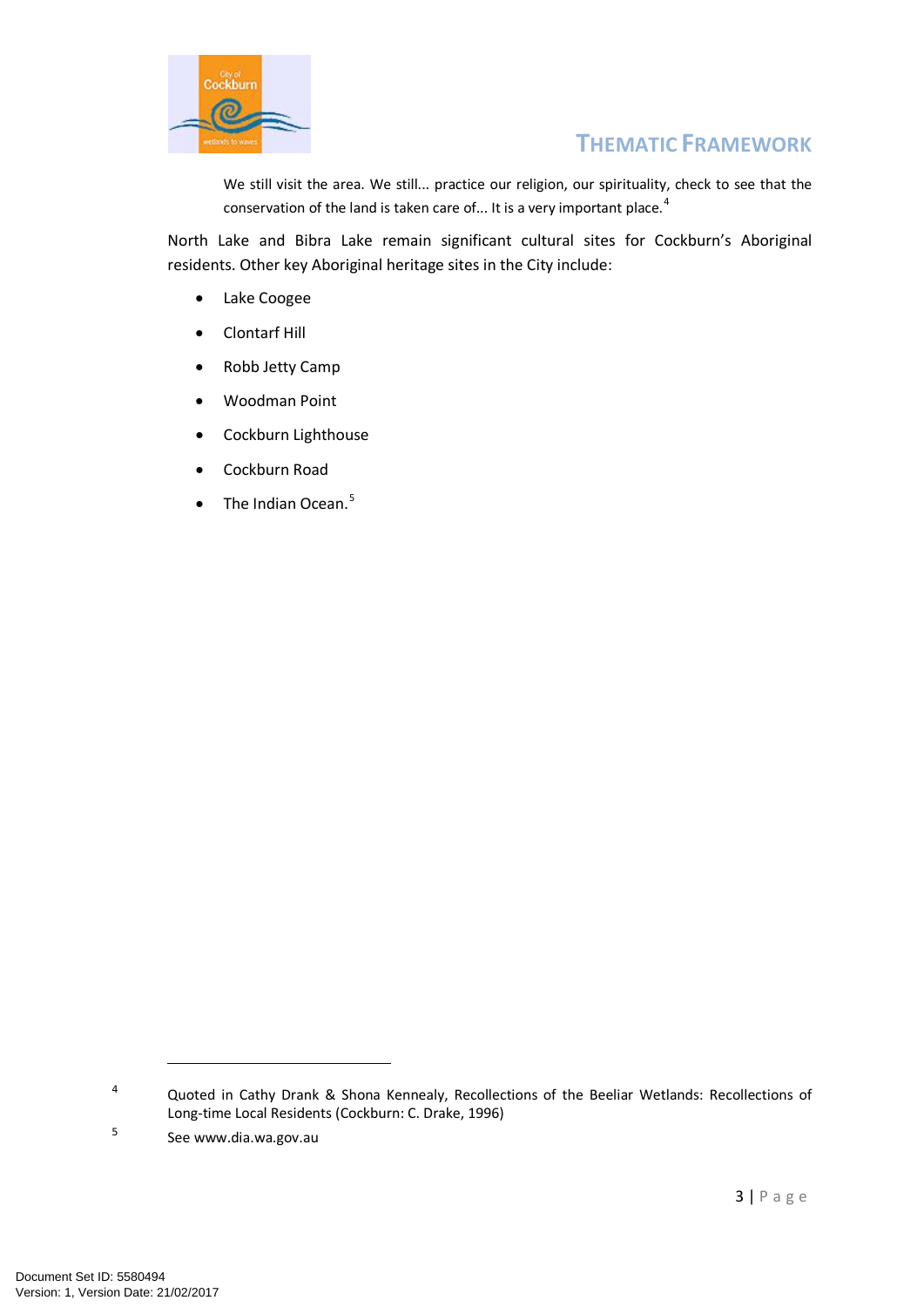

### **Early settlement, 1829-70**

The first land releases in Cockburn went to Thomas Peel. His experimental settlement, which he called Clarence, was formulated in England and reflected a limited knowledge of Australian conditions. Peel's settlers, who arrived with ambition, faced many difficulties. Fertile land was found only in scattered pockets, preventing united development in any one area.

By 1830 the harsh conditions met by the new Australians had resulted in premature death for many from dysentery and scurvy. The settlement scheme disintegrated and the town of Clarence was deserted after two years. Despite being surveyed in 1836, Clarence townsite blocks were by 1840 still held in the hands of absentee landowners and the sites remained undeveloped. In 1842 only two new land grants were sought in Clarence, reflecting the failure of any substantial development.



**Plan of Clarence (1836)**

However, some Peel settlers did try to get by, including Richard Meares. On his land grant in Clarence he built a lime kiln, and planted grape vines and fruit trees. However, he saw little hope for the future of the settlement in the depression of the early 1830s and left to go to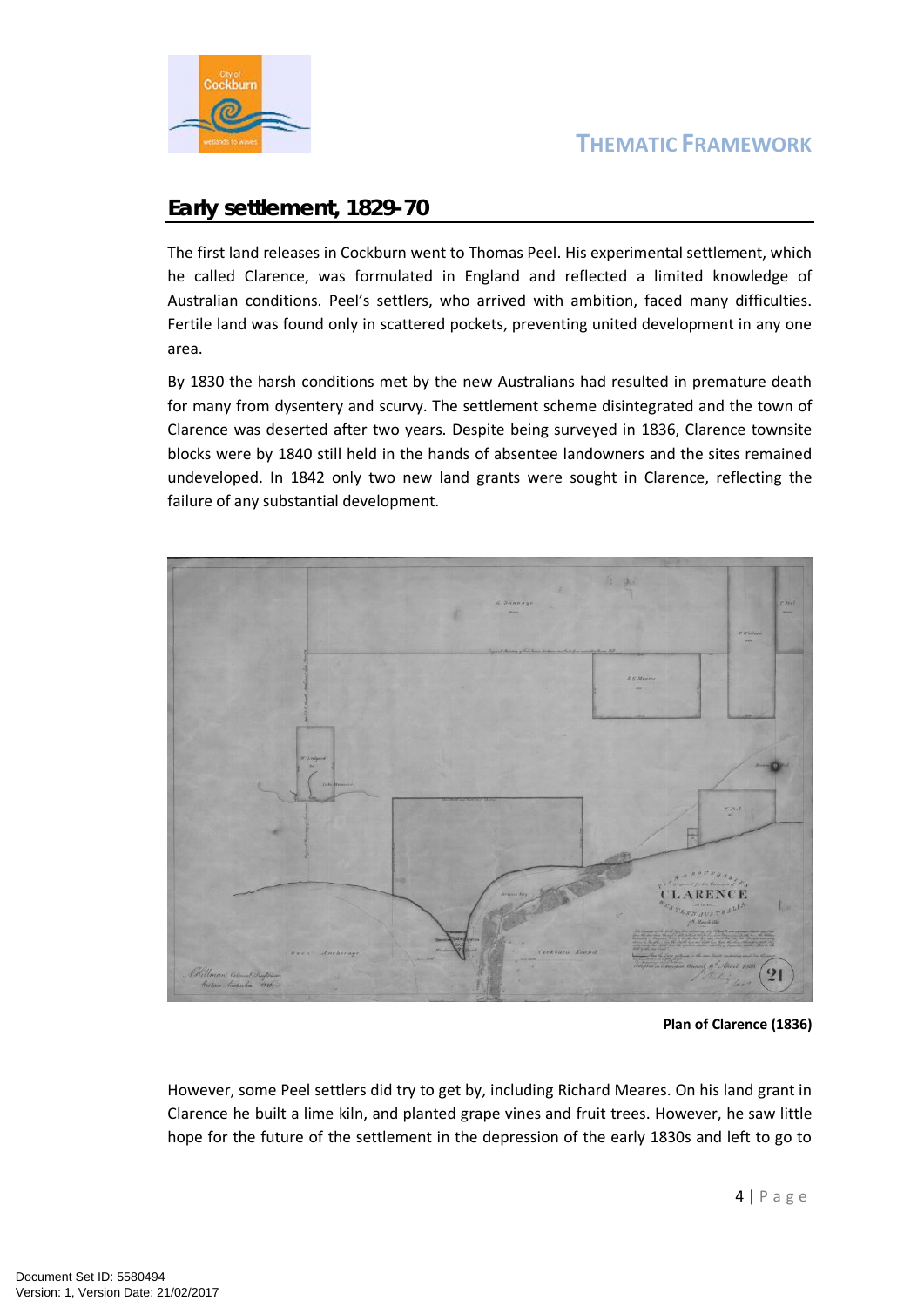

other parts of the colony. Others left because the land was not considered good enough to sustain sheep and cattle. These graziers ventured further south to Rockingham or Murray River. Other early settlers turned to subsistence farming to survive.

Those who settled in the district independently of Peel's scheme had more success. George Robb bought a property and left it in the hands of a manager, Sidney Smith, in an area later known as Hamilton Hill. By making sure it was well provisioned, the property became a viable small farm.

Hamilton Hill was also the locality for the first significant vineyard in the new colony. It became a valuable source for root stock for other vines when the owner, Charles MacFaull, withdrew from the venture. However, MacFaull did not leave the Cockburn District. He was appointed the first Government Printer of the Swan River Colony. He brought a Ruthven type and printing press to his Hamilton Hill property and produced the forerunners to the *West Australian*: *Fremantle Observer*, *Perth Gazette*, and *West Australian Journal*.



**Davilak House ruins**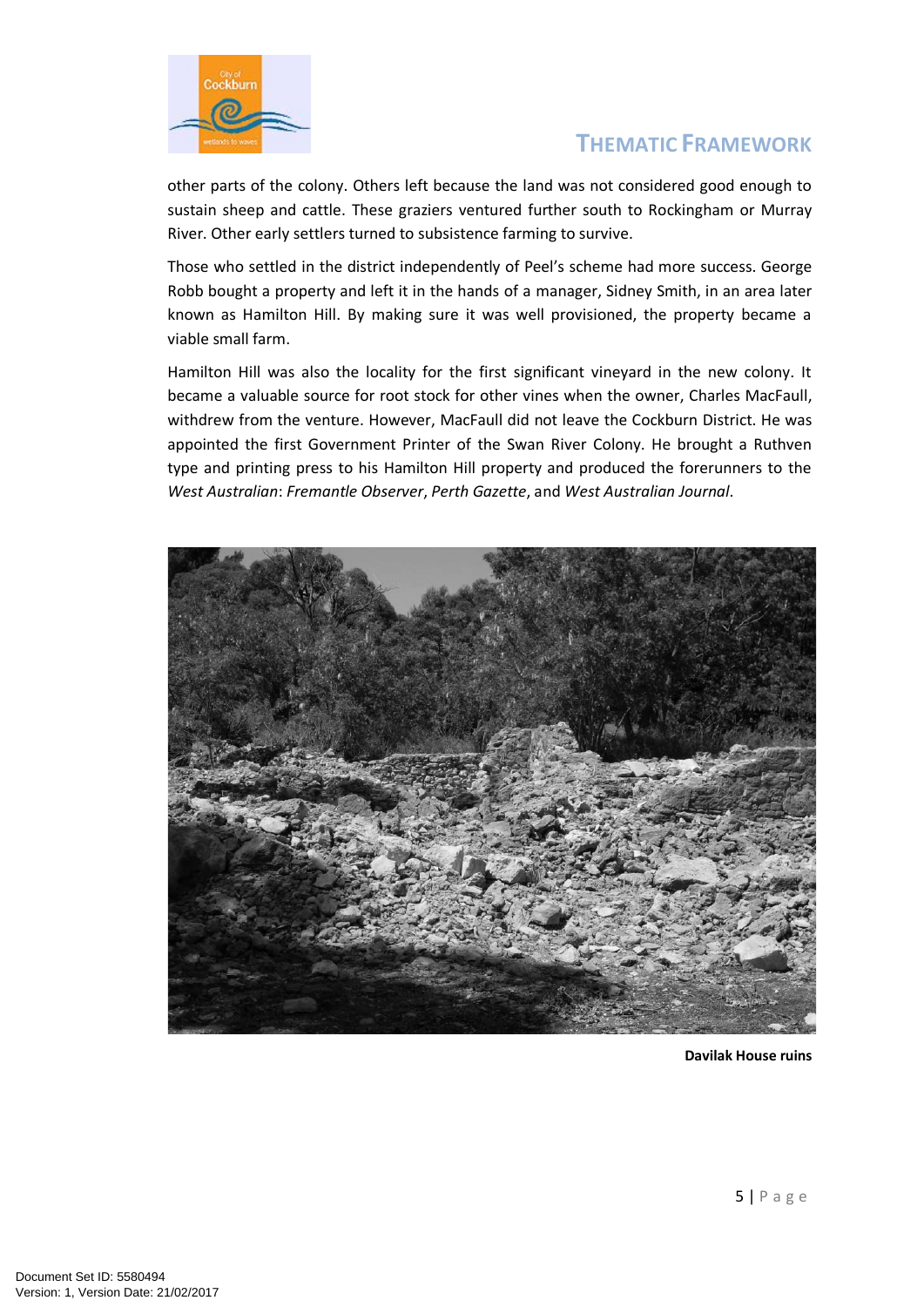

Early attempts at industry in Cockburn included a timber felling business run by Thomas Watson. This ran into difficulties as Watson had few markets for his timber and then the labour supply for felling the trees was scarce. Throughout this period, the main source of timber was Woodman Point.

Travel in the Cockburn region was fraught with difficulty. Few roads were built. However, tracks developed along the stock routes created by cattle and sheep or followed the wake of sandalwood cutters' carts being driven to Fremantle Port. The two main roads were the Clarence Road and Dunnage's Track, but both were very rough thoroughfares.

In 1841 a new road from Fremantle to Murray River went through the district. In 1848 another road from Fremantle to Mandurah and Bunbury was surveyed to traverse the Cockburn region.

The disappointing beginnings for Cockburn took many years of struggle and hardship to overcome. Attempts to supplement incomes came with hunting and trapping. Possums and kangaroos were killed for their skins and for meat.

Prospects for Cockburn looked more positive after 1850 and the establishment of a prosperous estate towards the end of this period reflected a promising future. The Manning family purchased the Robb property at Hamilton Hill, known as Davilak Estate. The name came from the Aboriginal belief that the nearby lake held evil spirits. They called it Davilak, Devil's Lake. The Manning family resided in the district for many years and became prominent citizens of the Cockburn region.

The advent of convicts was a catalyst for growth in Cockburn. They supplied labour for the building of roads and bridges such as the improvement of the Clarence-Fremantle and Beenyup roads in the 1850s. Though the convicts were never used in great numbers, their presence encouraged investment and new land grants were sought between 1855 and 1859.

Some people were quick to recognise the increased demand for fresh produce that resulted from the need to feed the convict population. Wellard, realising the situation, gained government contracts to supply meat, thus establishing a meat industry. Firewood contracts also needed to be fulfilled and much of the supply came from Cockburn, mostly from around the lakes.

Walliabup, which held one of the very large lakes, was renamed Bibra at this time, after landowner Benedict von Bibra.

Market gardens expanded, supplying fruit, honey, vegetables and dairy products. Despite this, most land in Cockburn between 1850 and 1870 was pastoral. Large estate landholders used the uncleared, unfenced land for grazing sheep and cattle. This required the use of shepherds who were drawn from the ticket-of-leave convicts or Aborigines, some of whom had previously been imprisoned on Rottnest Island. Specialisation of stock began with the breeding of Devon cattle and Arab horses, the latter for the export market in India.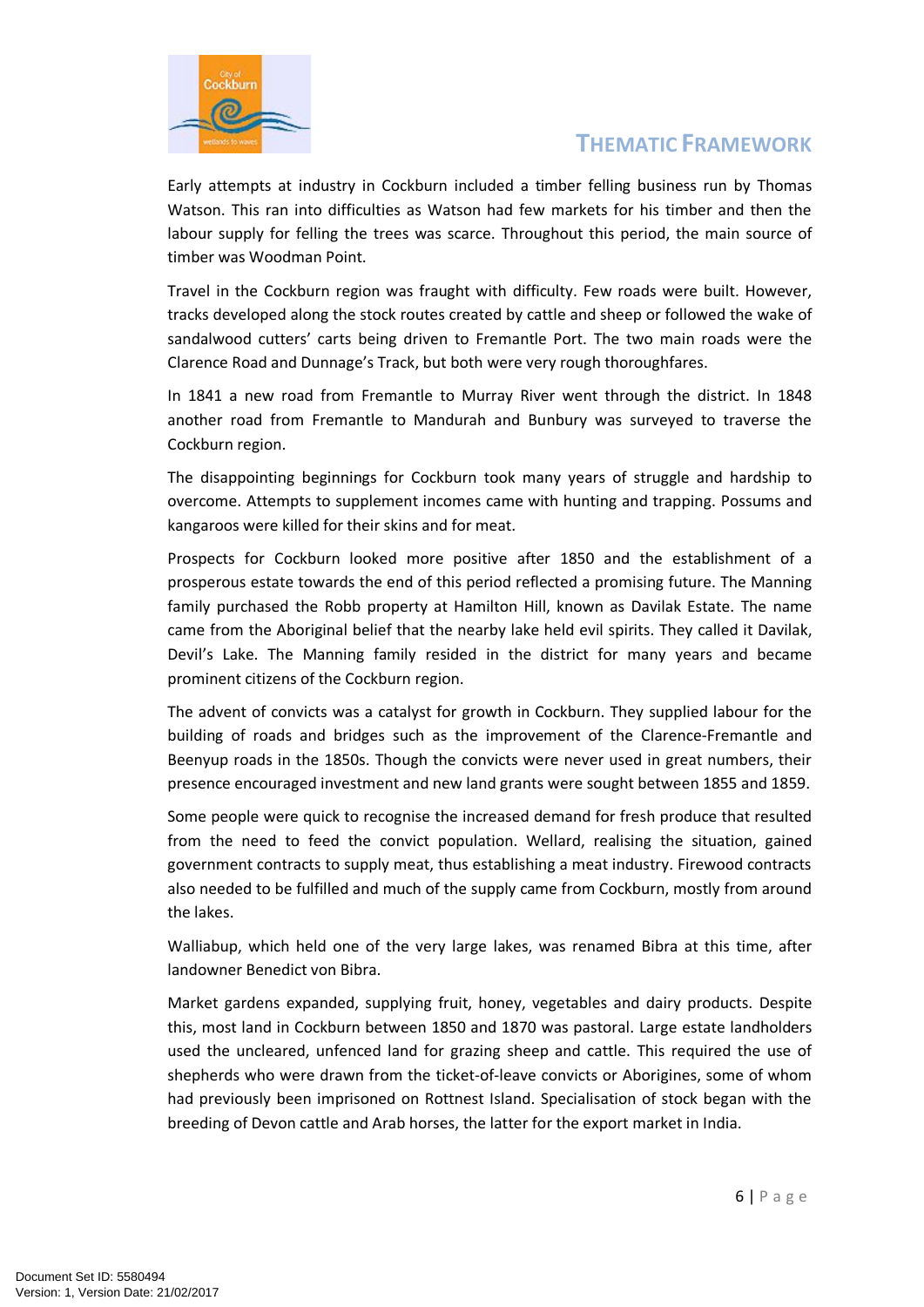

#### **New settlements and pensioner guards, 1871-90**

The changing pace of settlement in Cockburn during the 1870s was influenced by political decisions. Land use regulations encouraged small farmers and prevented the continuation of large scale grazing. Smaller selections of land were possible under 'Special Occupation Leases'. Large pastoral leases were cancelled.



**Remains of Pensioner Guard Cottage**

Immigration schemes initiated by the Government Surveyor, John Forrest, also encouraged settlement, while speculation by absentee landowners was discouraged. The result was a growing population and an expansion of land under production. Two settlers in this period were John Gilbride (arrived 1870) and Abraham Hake (arrived 1872).

With the growth of population in the Cockburn district the expanding need for better amenities was met by the Fremantle District Roads Board which was established in 1871. The independence of the Cockburn district within the Fremantle Roads Board was maintained by such members as James Hammond, Thomas Briggs, Walter Lawrence and James Hicks

From 1876 to 1882 Cockburn received new arrivals, the Pensioner Guards. The Pensioner Guards were ex-army soldiers employed at Fremantle Prison. They were entitled to a land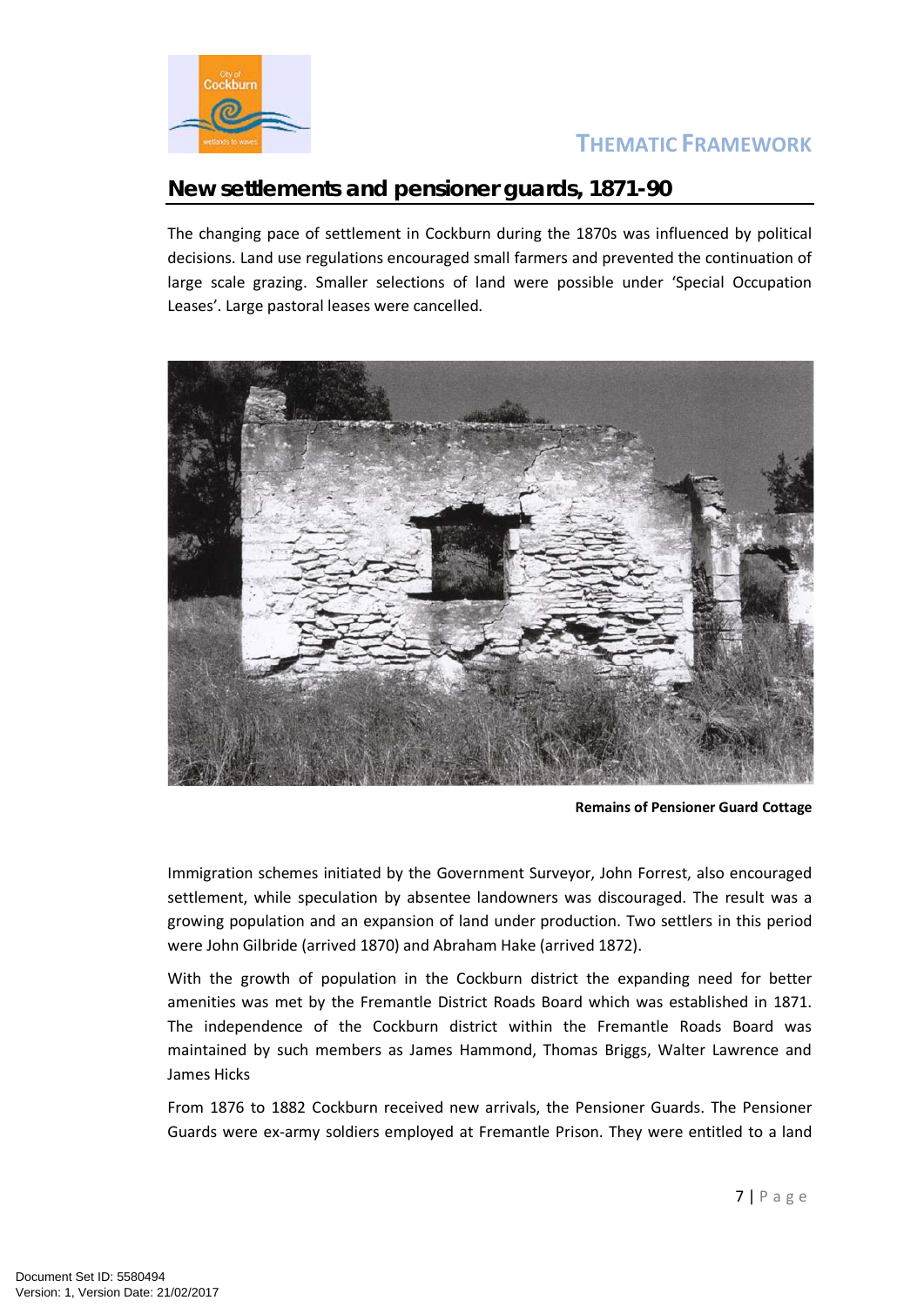

grant at Willagee Swamp or Coogee Lake. The location of these settlements was based on the close proximity of the roads from Albany and Bunbury. Escaped convicts from prison often chose these routes to the port. The Pensioner Guard settlements were intended to discourage this practice.

The blocks were also chosen because of their fertile soil and were to be developed as market gardens. However, these settlements were not a total success. Many guards preferred their quarters at the Barracks and wives disliked the isolation. Despite this, some settled and planted vegetable gardens and built houses from locally quarried stone.

In 1876 Woodman's Point was selected as the site for a Quarantine Station. This was controversial as many preferring an alternative place on Carnac Island. The Quarantine Station was completed in 1886.

During the 1880s development in Cockburn began at Jandakot and Hope Valley. In 1887 land regulations to prevent speculation in these areas led to a rapid increase in population, particularly in Jandakot. The regulations led to the survey and release of Agriculture Areas (AA) which were recognised as having good potential for rural production. To take up land in one of the AAs, conditions encouraged development as quickly as possible.

The religious needs of the people were met by services in private homes. The first Anglican meetings were held in the home of the Miller family. This home, known as Woodlands, was an old homestead originally built by Edward Troode.

Medical facilities were nonexistent, but midwifery services were offered by neighbours. Medicines were patent or homemade remedies. Visiting a doctor meant a trip to Fremantle. These trips sometimes became necessary when whooping cough and diphtheria threatened the well-being of children in this pre-immunisation era.

Excursions to Fremantle were difficult as the roads were mostly unpaved, even though the Roads Board launched an organised program of road building. Difficulties therefore arose in 1875 when convict labour was withdrawn from use. Nevertheless, in 1877 Coogee Road (formerly Koojee) was built from Rockingham Road to Spearwood. This was one of the first roads to go through central Cockburn.

Cockburn Sound, which had already been recognised as an important safe anchorage, continued to be used for many purposes, including the Fremantle Whaling Co and fishermen. Prior to the building of the Lighthouse in 1903, a limestone obelisk was built on Clarence townsite. This was used as a navigation aid to mark the Challenger passage between Carnac and Garden Islands by ships delivering timber to Rockingham.

Development in Cockburn between 1870 and 1889 was steady and the growth of market gardens and small industries paved the way for the future of the area.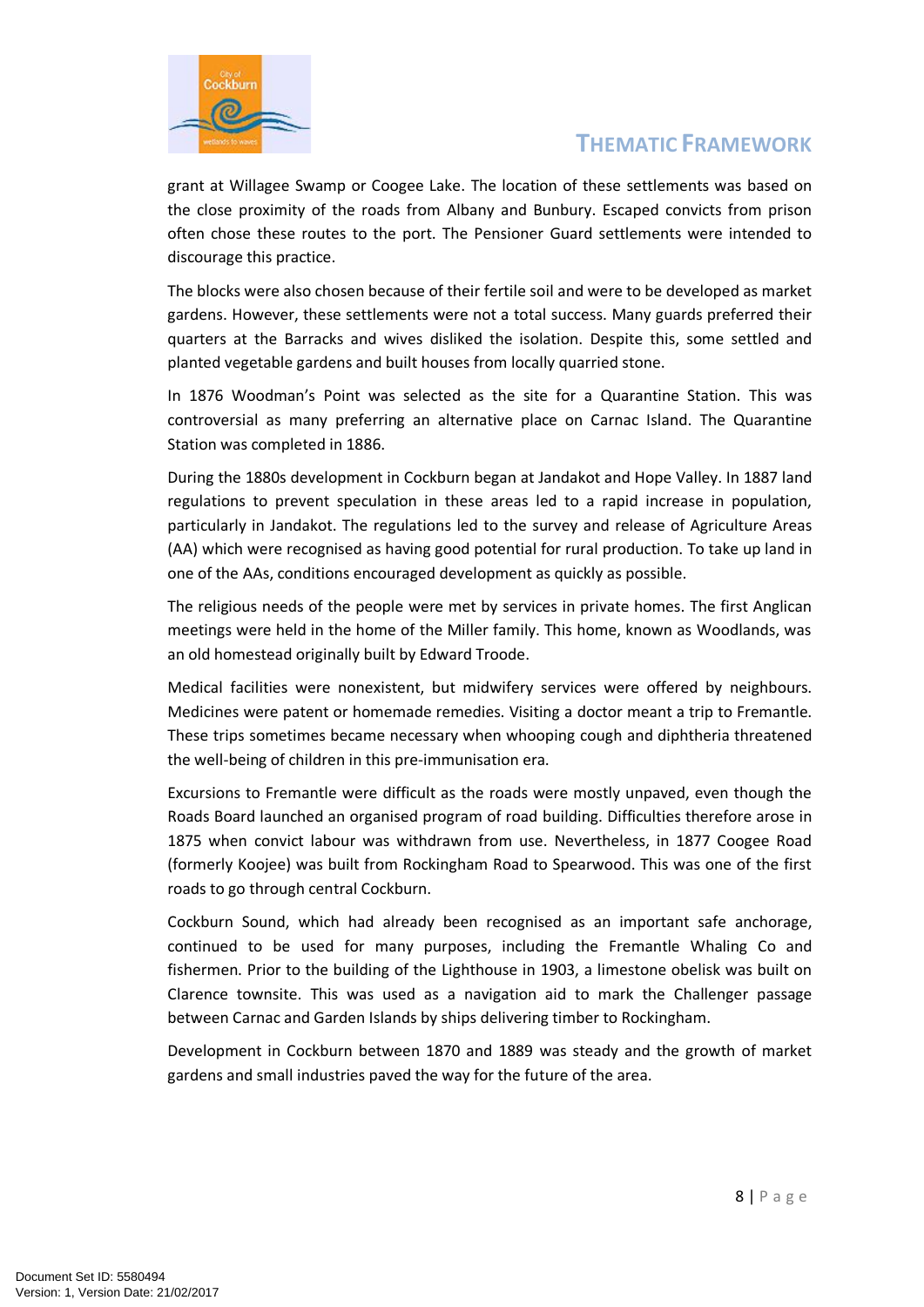

## **The golden west, 1891-1912**

The discovery of gold in the 1890s at Halls Creek, Kalgoorlie, Coolgardie and Norseman was a significant factor in the development of the West. While the eastern seaboard suffered a depression, the West experienced a boom. For a market gardening area such as Cockburn, the demand for fresh produce by the miners who flocked to the goldfields was beneficial.

The boom in the West's economy caused land prices to rise. The effects were felt in Spearwood, where many of the large land holdings were subdivided, including Woodlands and Spearwood Gardens Estate. Early settlers buying land at this time included the Smart family. George and Catherine Smart were the first small landholders in Spearwood, setting up a market garden and orchard just before 1900.

Government land policies continued to influence settlement in Cockburn. The Homesteaders Act encouraged 160 acre lots to be taken up. For little cost other than a commitment to develop the land, settlers received grants in areas such as Jandakot. However, only poor quality land remained after the Jandakot Agricultural Areas had been occupied in the late 1880s and 1890s. This created difficulties for new settlers and the result was often failure.

One of the main problems, particularly in Jandakot, was the water supply. Continuous fresh water sources were obtained only through well digging. Swamp water was not potable except near spring wellheads. Land was made more useful after the construction of major drainage schemes throughout Jandakot, Wandi, Success and Atwell. Some of these efforts were major achievements and still exist today.

The Goldfields continued to attract new people to the West, including Victorian farmers who settled at Jandakot. These farmers brought their experience of farming sandy soils and contributed to Jandakot's growth as a major producer of fresh fruit and vegetables. Chinese men, who had originally come for gold, also sought land in Cockburn to try their hand at market gardening. The number allowed to immigrate was, however, limited by the White Australia Policy. Many Chinese migrants settled at Bibra Lake. Successful farmers included Ah Gong, Hi Lory, Yee Lee, Quong Lee, Butt Fan and a group of 30 men who formed 'Quong Fad'.

The Bibra Lake townsite (formerly called Marmion) was declared in 1897. No lots were taken up as it appeared that more rural settlements were preferred. South Coogee developed alongside Jandakot and Bibra Lake. People settled on the abandoned lots of the Pensioner Guards who had forfeited their land. Many difficulties arose in clearing the land which was covered with large timber and stone. In 1899 Hamilton Hill continued the trend of subdividing large tracts of land.

The expanding population and land use brought many new occupations and products. Market gardening continued as did the raising of stock, albeit in fewer numbers. Stock grazing continued on land purchased by the University of Western Australia in 1905. This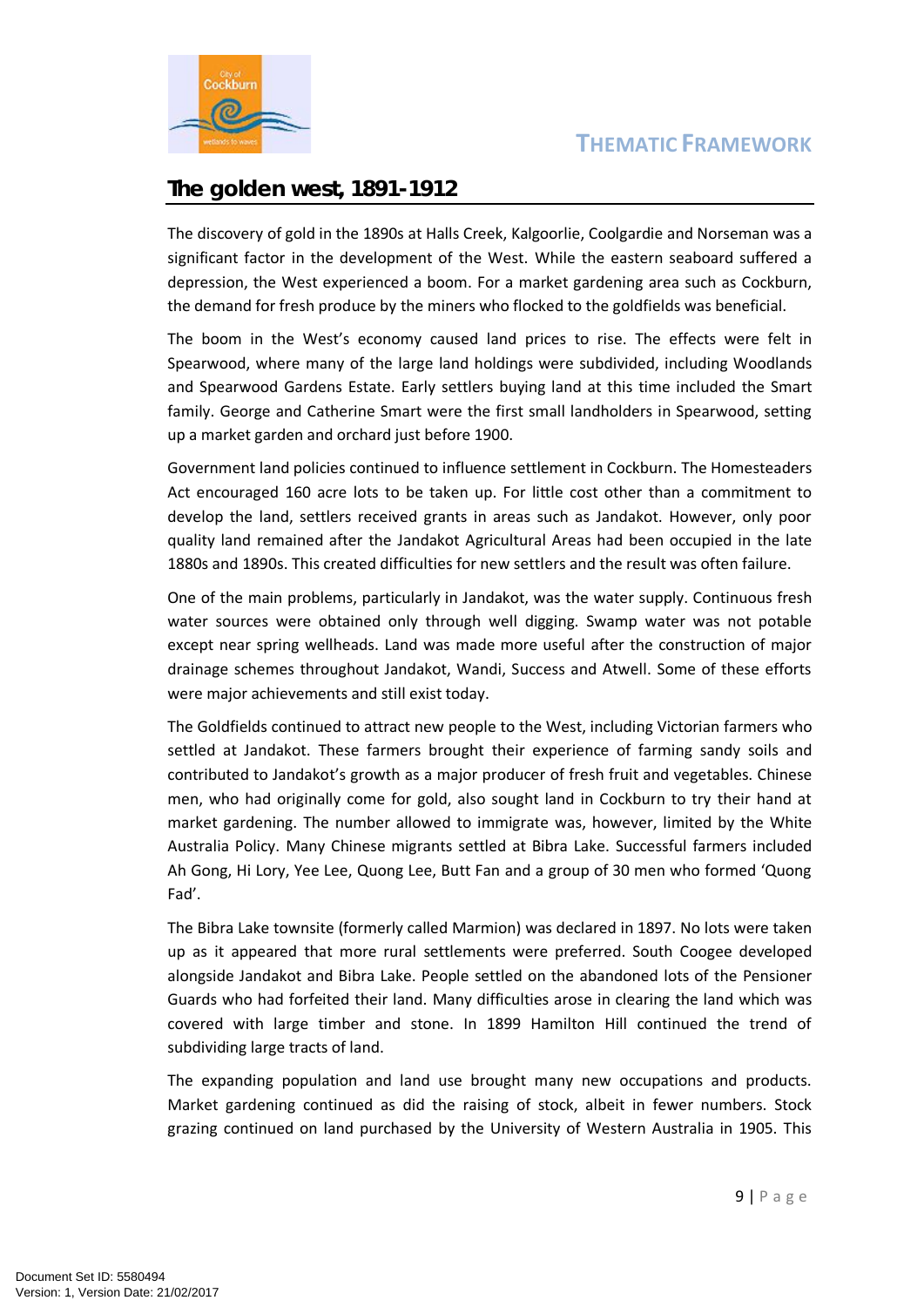

University Endowment land was left undeveloped for many years except for its use as commonage to local graziers. Land was also used for fattening cattle before butchering and piggeries were established along with bacon curing sheds.

Dairy farming in Jandakot was pioneered by the Currie Brothers. This was supported by crops of lucerne and maize for stock feed. Timber was still supplied to Fremantle from the region. Commercial vineyards were established and small amounts of wine were produced. Fishing from Cockburn Sound expanded to a viable commercial basis. In Spearwood onions were planted. These were later to become a major product of the Spearwood locality. They were first developed successfully by Frank Simper, Alfred Mayor and James Brindle.



**Lime Kilns, Coogee Beach (c. 1913, courtesy of Cockburn Historical Society)**

Light industry was established to transform the primary products of the Cockburn district. A large lime kiln was set up to supply lime for making mortar. This was much in demand by the building sector which was experiencing a boom in Perth and Fremantle. At Robb Jetty the meatworks included boiling down works, a slaughter house, bone mill, blood manure factory and skin drying sheds. It was surrounded by extensive stockholding yards as many of the cattle came from the Kimberley region. Alongside the industrial area a magazine was constructed for the storage of explosives.

The Quarantine Station at Woodman Point was extended in 1901. Its administration, which had been under State Government control, was transferred to the Commonwealth following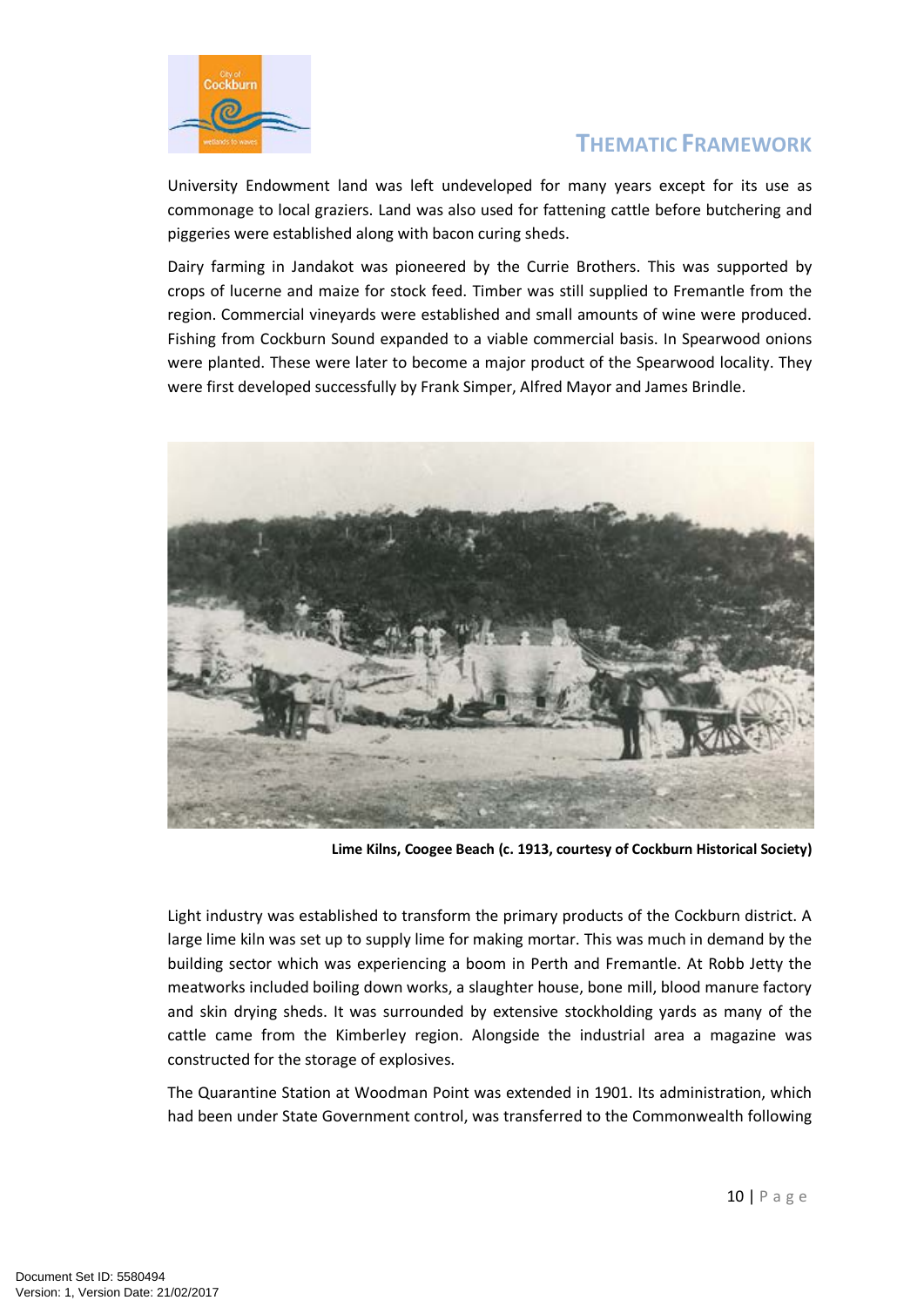

Federation in 1901. The Station was used for smallpox, venereal disease and the 'Spanish' influenza. There are a number of unmarked graves at Woodman Point.<sup>[6](#page-10-0)</sup>

The rising population in Cockburn led to a demand for more amenities and services. Schools were established in the Agricultural Halls at Bibra Lake and Jandakot. In Coogee educational needs were first supplied to the children in the area in a private home in 1893. The 'school' was moved to the Agricultural Hall on its completion in l898 where it stayed until a purpose built school opened in 1902. In Hamilton Hill a school opened in 1903.



**Coogee Hotel (Courtesy of Cockburn Historical Society)**

Along with Agricultural Shows, Cockburn residents enjoyed horse racing. Famous to the district was the Coogee Cup. The religious needs of the community continued to be met in private homes until Agricultural Halls were used for services. In Spearwood the Straughair Family offered their store and post office for a meeting place.

Recognition of the growth of Jandakot was found in the establishment of an independent Roads Board in l892. The first major project tackled by the Jandakot Roads Board was the building of Nicholson Road. Transport throughout this period continued to be a major

<span id="page-10-0"></span><sup>6</sup> See Coate, Yvonne & Kevin, *Lonely Graves of Western Australia* (Carlisle: Hesperian Press, 1986)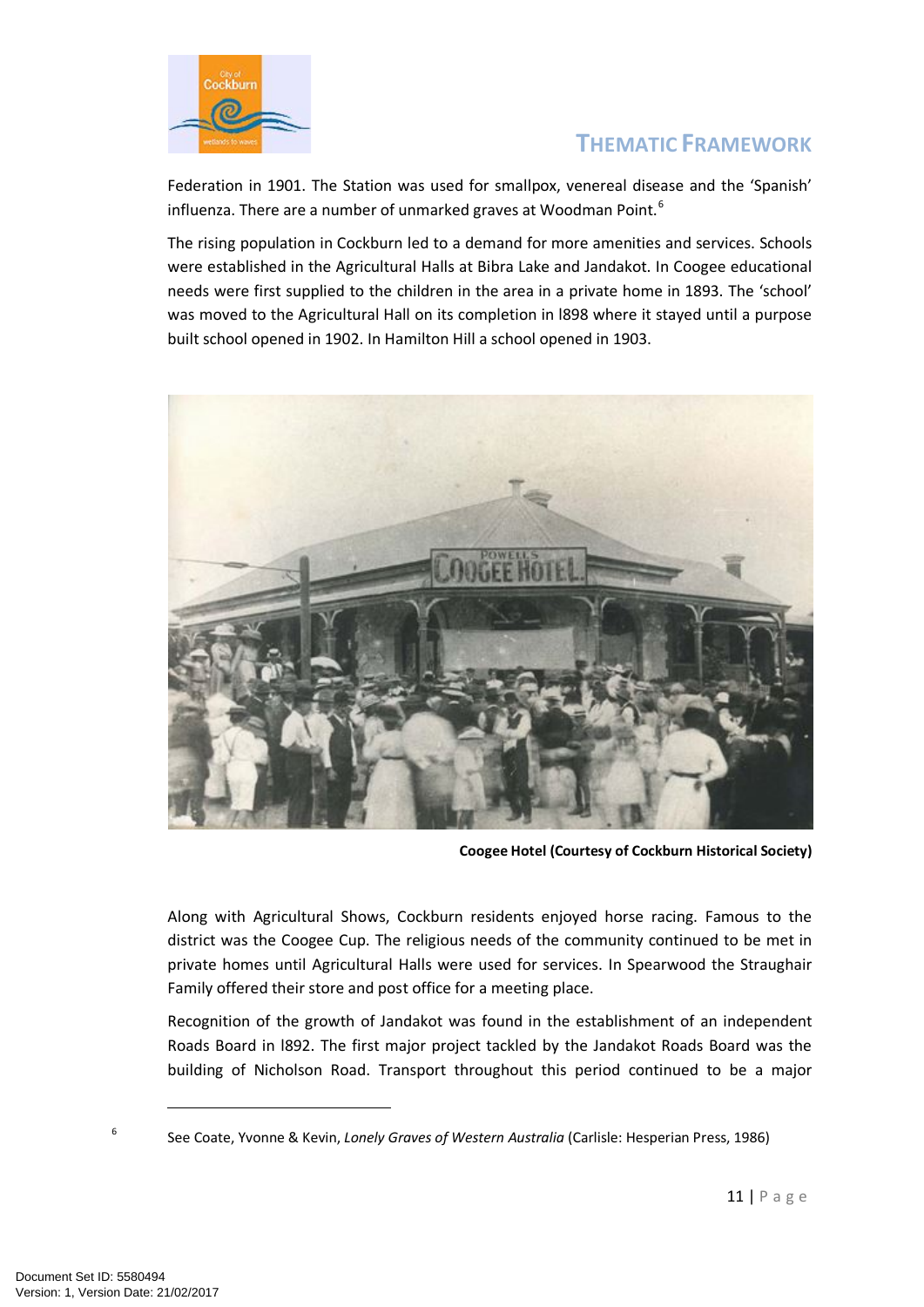

drawback for the farmers of the region particularly Jandakot. Unpaved minor roads were very hard to traverse with heavily laden carts. Attempts to solve the problems of the boggy roads included plank roads which acted as a bridge across the sand. In other parts of Cockburn roads were built to link the market gardens with Fremantle. Coogee and Spearwood both had copious natural supplies of limestone and so fared better then Jandakot as limestone was used to build their roads. Two hotels were built along these routes to service the travellers: the Coogee Hotel and the Newmarket Hotel. The limestone supplies in Coogee were also a source for the building of the Lighthouse in 1902. Using stone quarried on site, the lighthouse was accompanied by two lighthouse keepers' quarters.

The difficulties of transport for Jandakot and its high profile in the district as 'The Garden of Fremantle' led to an increasing demand for a railway. The Jandakot Roads Board and its constituents campaigned heavily for a railway link to Fremantle. After much political lobbying the Jandakot-Fremantle line was approved in 1905. The railway became a significant factor in the development of Jandakot and surrounding areas.



**Spearwood Railway Station (demolished 1950s, courtesy of Cockburn Historical Society)**

The railway from Fremantle to Jandakot was completed in 1906. It allowed for great improvements, not only in transporting goods to market. The Jandakot area benefited from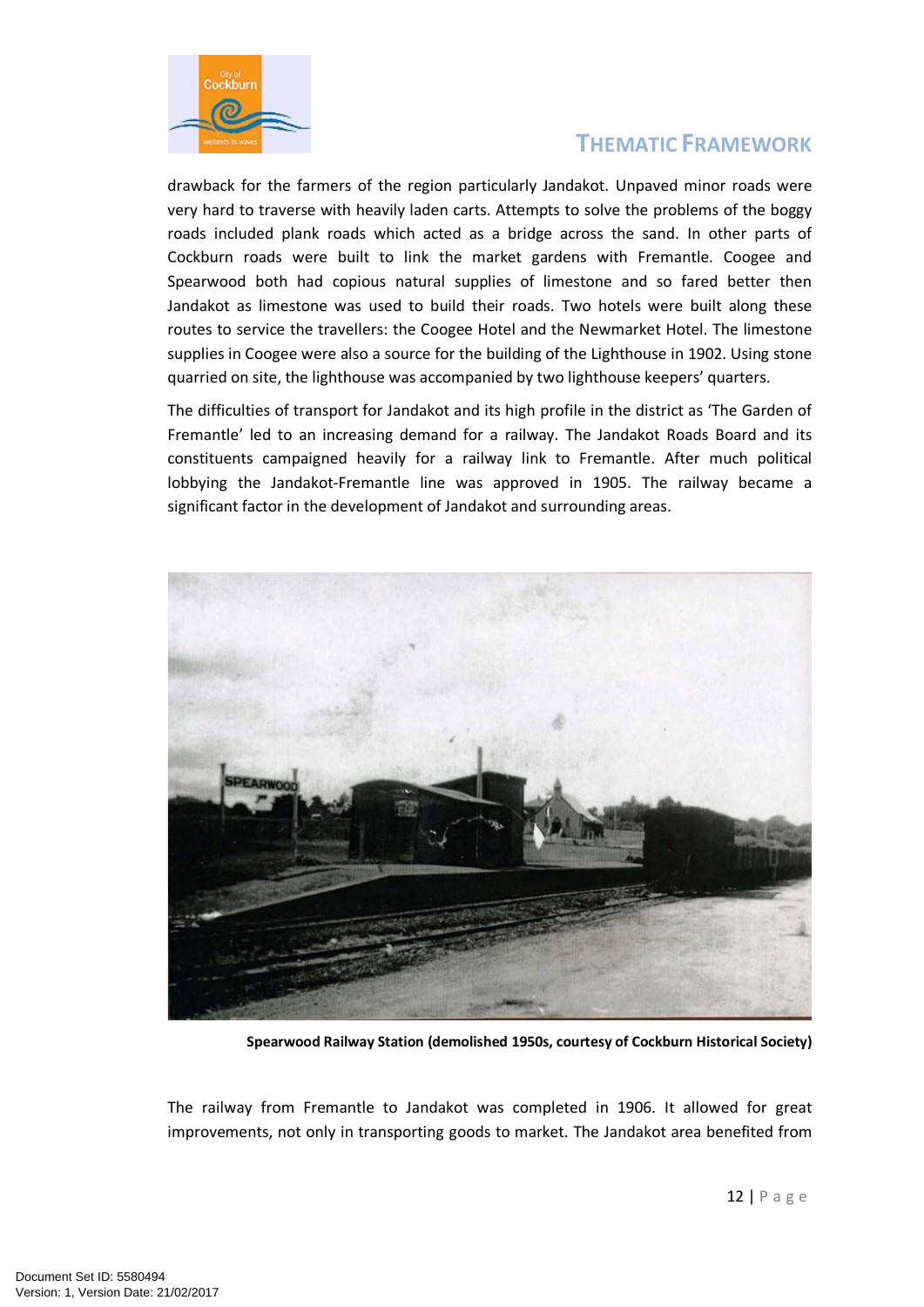

the road building materials such as limestone that became cheaper to transport by rail from Coogee and Spearwood. The Jandakot-Armadale railway link, completed in 1907, led to a regular service to sidings at Robbs Jetty, Spearwood, Bibra Lake, Jandakot, Banjup, Skeets Crossing, East Jandakot and Murphy's Crossing. At first no passenger service was officially supplied but travellers were carried in the guards van. A passenger service began operating at Spearwood in 1913.

The Jandakot townsite was proclaimed in 1909. As had happened in Clarence and Bibra Lake, not many lots were sold as people were determined to maintain their rural lifestyle. The population in Spearwood and Hamilton Hill increased with further subdivision of large estates. Healy's Paddock at Spearwood and the Manning Estate in Hamilton Hill were split up in the pre-World War I period. Drawn to these areas were the British who responded to the immigration schemes of the West Australian Government.

The close proximity of the Port of Fremantle to Spearwood and Hamilton Hill attracted many newcomers who recognised the potential of the land. 1911 saw the first of a new wave of migrants to these localities: people from Southern Europe, mostly of Slavic descent. The settlement of the Slav people was important as they were the last major group to take up land in Cockburn. Market gardeners from this group include Martin Peraldini, Steve Dobra, Antony Vladich and Ted Gerovich.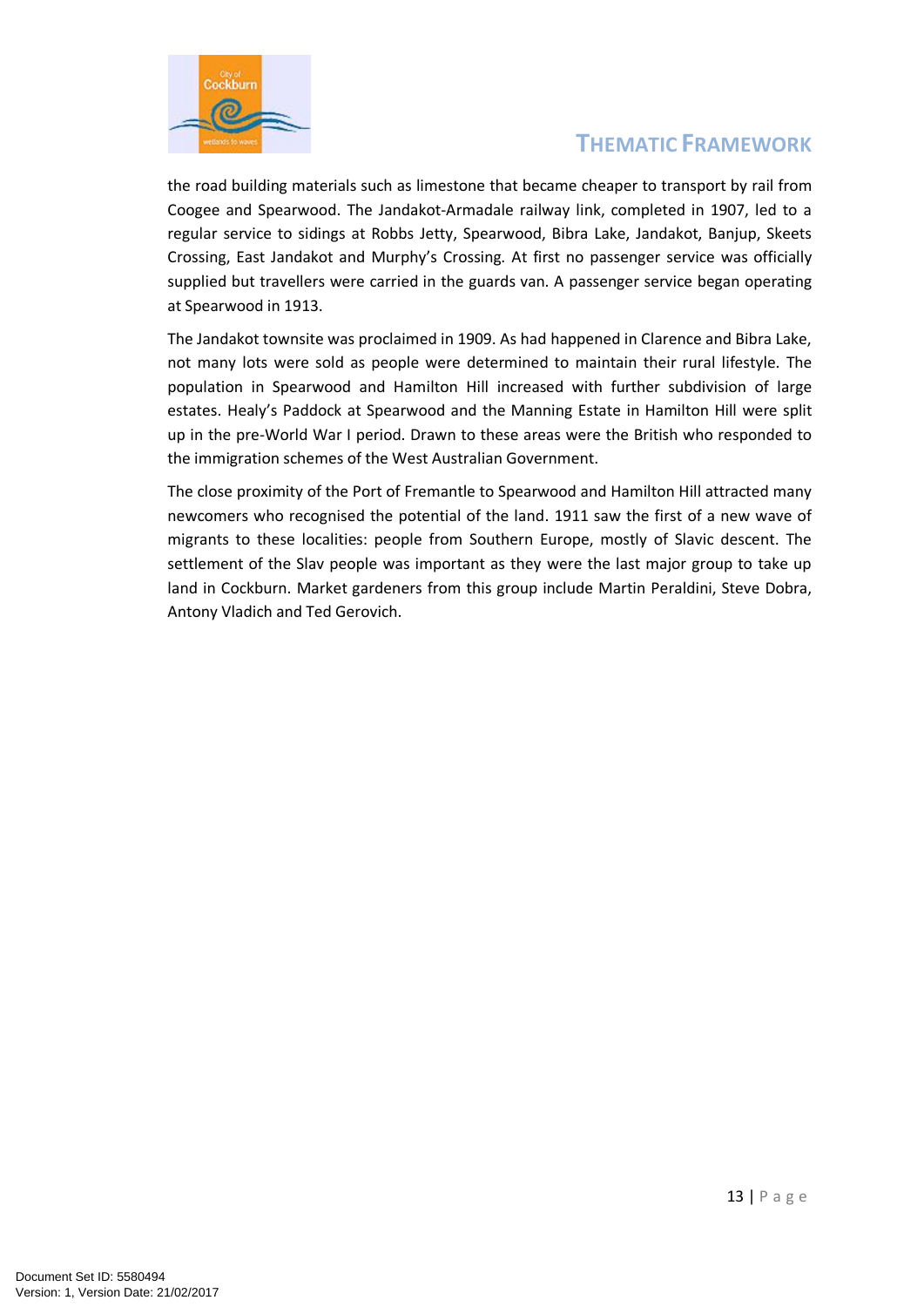

#### **Wars and depression, 1913-45**

A significant change in Coogee came about prior to World War I with the plan for a naval base in Cockburn Sound. The excellent safe anchorage at Cockburn had been recognised by early visitors to the west coast of Australia.

The Commonwealth Government continued this line of thought by choosing Cockburn Sound in 1910 as one of two strategically important naval sites in Australia. In 1913 land for the Henderson Naval Base was resumed from Coogee. This included the land on which the Agricultural Hall was built. A new hall was opened in South Coogee in 1919.

The naval base led to improved roads as more people came to the district. The Fremantle Roads Board supervised the rebuilding of Rockingham Road around the land that had been resumed by the Commonwealth Government for the base. Despite the planning and investment in the base the construction work slowed down after two years. By 1918 it became obvious that the project was not going to be completed and it was officially abandoned.

World War I saw many young men leave their farms in Cockburn, 40 men enlisting from Spearwood alone. Groups such as the Red Cross received generous donations.

The return of the soldiers was joyously celebrated by the district. However, in 1919 Cockburn and other parts of Western Australia were affected by an imported disease thought to have been introduced by a returned serviceman. The Pneumonic Plague devastated some communities as many otherwise healthy people fell to this debilitating and often fatal virus.

United by their common overseas experience, ex-servicemen set up a chapter of the Returned Servicemen's League in 1919. They worked together to build Memorials and Halls in remembrance of fallen colleagues. The end of World War I also saw the Returned Soldiers Settlement Scheme. In Cockburn these new farmers settled on Healy's Paddock.

In 1908 the Spearwood District Fruit Growers and Market Gardeners Association formed. This became vital in the cooperative marketing of the district's produce.

Also in 1908, William Watson bought Woodlands, an estate with a house that had been built in the 1850s. On the estate he established an abattoir to support his already successful small goods industry, now known as Watsonia. Spearwood expanded rapidly, and the need for new amenities for its inhabitants grew. The Spearwood School opened in 1914 as did the Methodist Church. The St. Michael's and All Angels Parish Hall (Spearwood Mission Church) was built in 1916 under the watchful eye of patron William Watson. Catholic worship in Spearwood took place at St Jerome's Church, built 1933. Prior to this the Catholic Services had been held in the Fruitgrowers' Hall.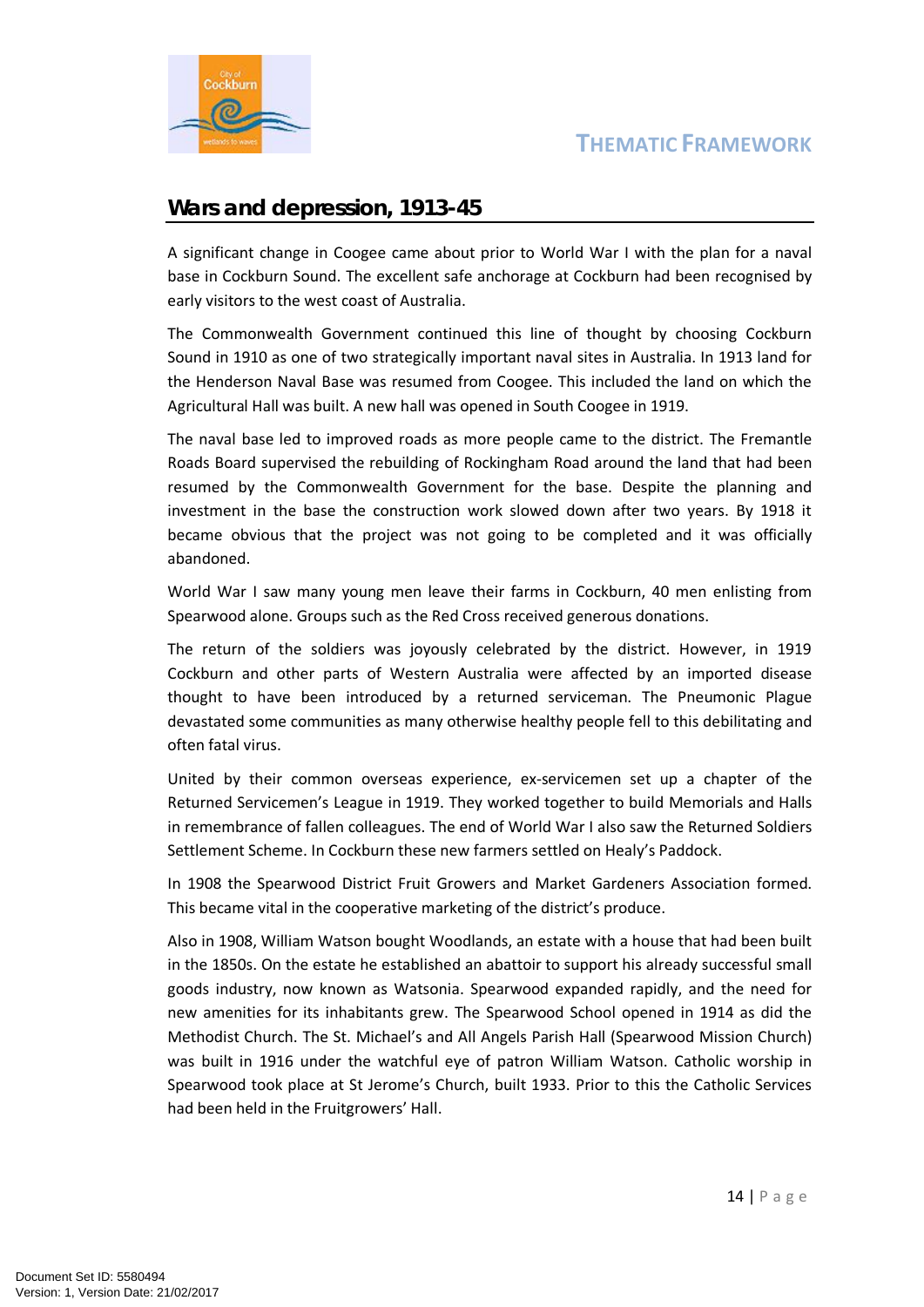



**Fruit Growers & Market Gardeners (1934, courtesy of Cockburn Historical Society)**

Sport and entertainment included horse racing, held at various racetracks throughout the district. The close proximity of the beach made it an ideal training ground for race horses.

In 1921 the Bibra and North Lakes Progress Association was formed. This association promoted the extension of North Lake Road through to the Canning Highway and built their local primary school. However, the Bibra and North Lakes localities began to decline in comparison to other areas. Their facilities were poor with no electricity and few substantial roads. The Chinese market gardeners survived but others struggled to make a living.

Outbreaks of two pests determined the future of two types of farming in the Cockburn district. Fruitfly had become a major pest to fruit growers, seriously threatening their livelihood. A united approach to fruitfly eradication by the Fruitgrowers and Gardeners Association, formed in 1913, could not prevent the widespread threat to orchards. Many orchards were pulled out to be replaced with the less troublesome vegetable gardens.

Another serious problem was created by the outbreak of Rinderpest disease which is fatal to cattle. Rinderpest was discovered in 1923. As there was no known inoculation or cure for the plague wholesale slaughter of stock within certain boundaries was seen as the only solution. The dairy industry that had been established at Bibra Lake and Jandakot early in the 1900s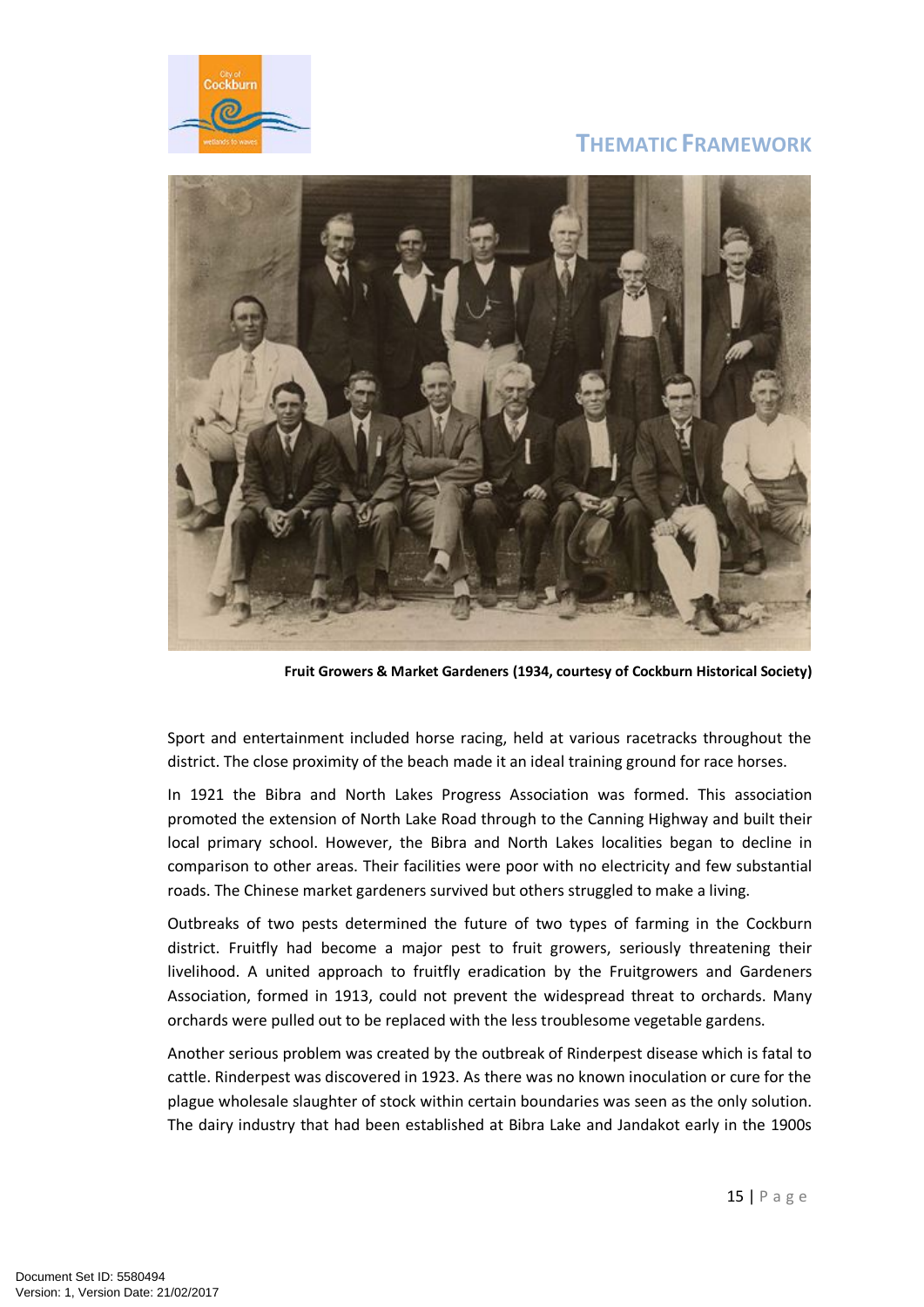

was severely depleted by the killing of many of their herds. The Department of Agriculture, who handled the program to eradicate Rinderpest, were quick to act and managed to isolate the only outbreak of Rinderpest in the history of Australia.

This was not the only factor that put an end to the dairy industry in Cockburn. The development of trucks also contributed to its demise. The dairy industry traditionally needed to be close to its markets because of the perishable nature of its products. With the introduction of trucks and eventually refrigeration the dairy farms could be further from their market. With this development people sought the greener pastures of the south for their cattle.

Cars, trucks, tractors, motor bikes and buses became increasingly common through the 1920s. By the outbreak of World War II, the horse and cart was outnumbered by motorised vehicles. Charabanc vehicles expanded access to public transport. A bus service, the 'Silver Lining Motor Service', was introduced by Amos (Tiny) Heal, followed by other services. The presence of public transport supported the view that the Cockburn district was evolving into a metropolitan suburb.

Jandakot experienced problems in the post World War I era which saw the rise of Spearwood as the major market gardening locality in Cockburn. The rising water table created difficulties close to the lake area and the market gardeners could not compete effectively with the Spearwood gardens. In 1923 the Jandakot Roads Board was disbanded and the localities of Atwell and Banjup were included within the boundaries of the Fremantle Roads Board. Thus Spearwood took the mantle of 'The Garden of Fremantle'. The decision to extend electricity to Spearwood further increased their standard of living over other parts of Cockburn. Electric street lights were introduced in 1921, though they still needed turning on and off manually.

The period after World War I was one of dynamic change. With technological developments, expanding areas under rural production (with the decline in others), increasing light industry and the introduction of residential areas, Cockburn was looking to a bright future. However the Depression in 1929 severely decreased demand for goods. Many market gardeners survived through hard work and tenacity.

The Depression also affected the Fremantle Roads Board as their revenue dropped along with subsequent spending on public works. They did set up a program of work for sustenance payments for the unemployed. One of the other effects of the Depression on the Roads Board was that it stemmed all talk of developing an independent Roads Board for the Cockburn district.

Hamilton Hill received electricity supply for street lights in 1925, although domestic power did not come until 1926. The subdivision of parts of the Manning Estate in Hamilton Hill into residential lots occurred in 1924. This movement towards smaller blocks allowed the growth of the commercial centre on Rockingham Road around the Newmarket Hotel. Produce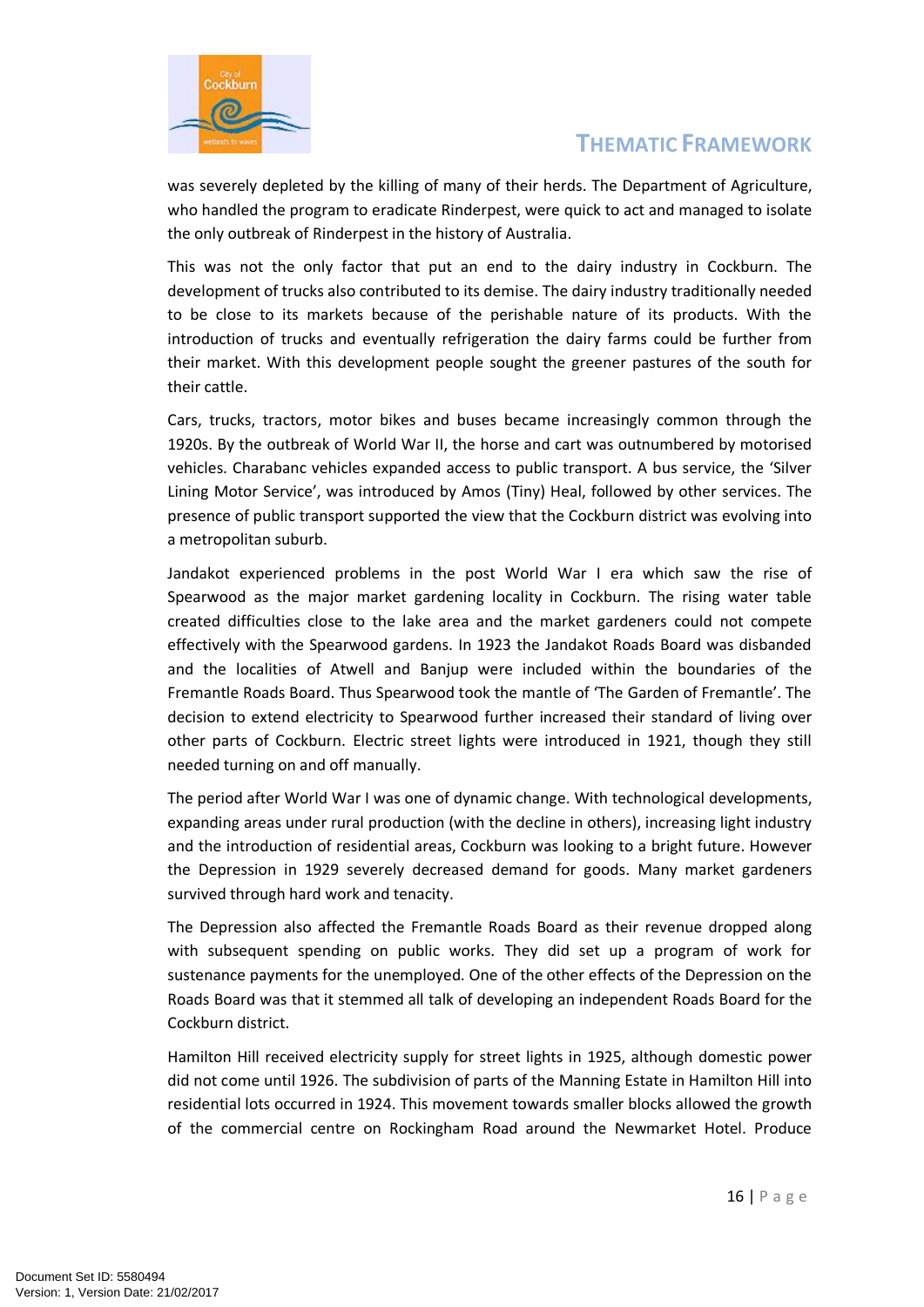

stores in the Hamilton Hill Commercial Centre provided services for locals as well as for people as far out as Bibra Lake and Jandakot. John Greenslade ran one of these stores successfully for many years. Bibra Lake Estate also went through a subdivision in 1920, creating residential lots.



**Greenslade's House (Courtesy of Cockburn Historical Society)**

Recovery from the Depression was slow and it was not until World War II that there was a return of growth to the economy. West Australian adoption of the war effort saw Cockburn reach full production.

During World War II, production in Cockburn's market gardens increased greatly. Buying agents came to the district to purchase all produce for the armed forces. This prompted specialisation by the gardeners which was particularly noticeable in South Coogee. The war also increased the introduction of motorised mechanical farm implements. Tractors became plentiful and bulldozers changed the method of land clearing. Along with specialisation of crops, motorised farming equipment led to the departure of some farmers from the district.

In search of larger plots to meet demand, some Cockburn residents left. Some of the land was used for residential development to build homes for the industrial workers of the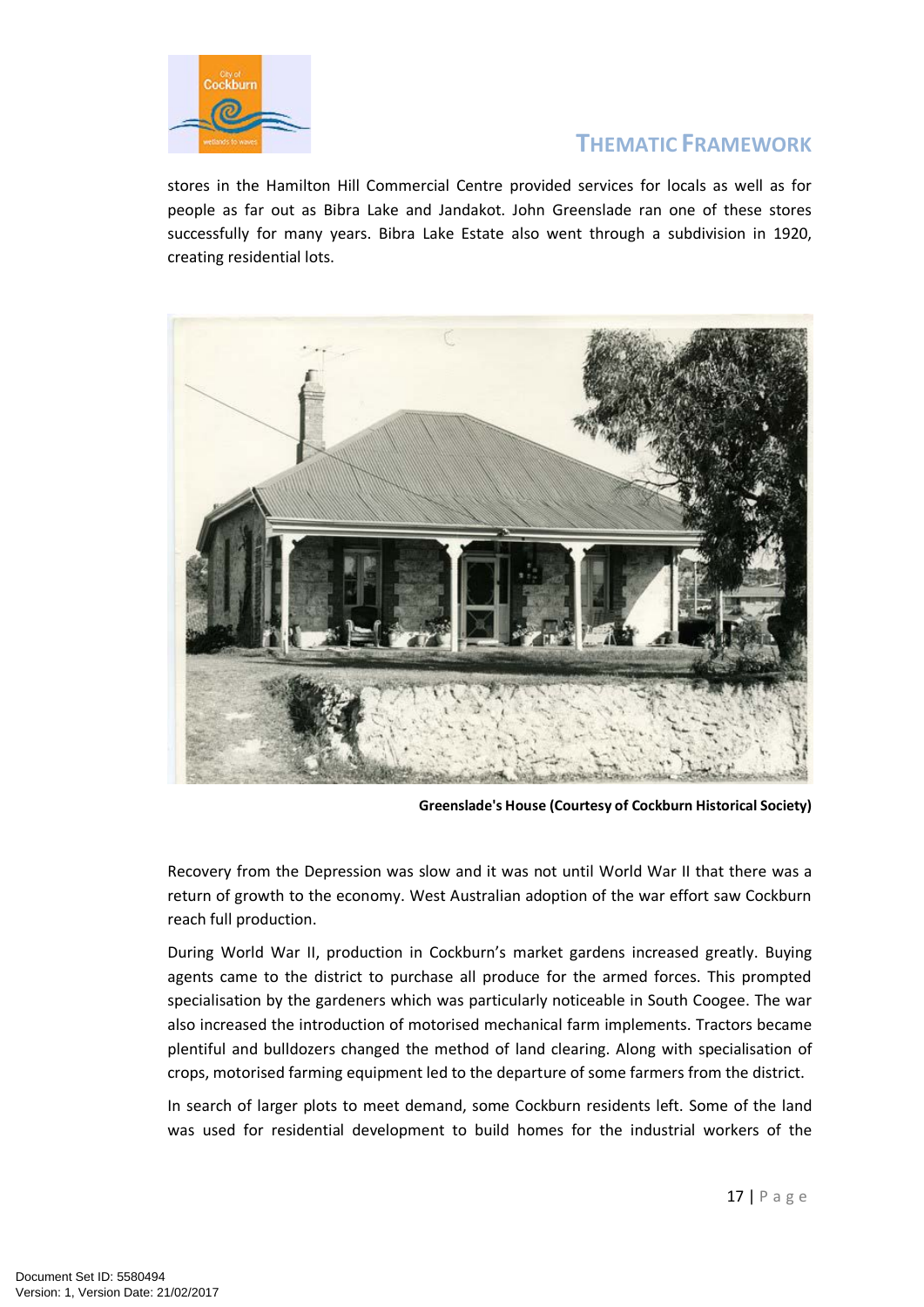

nearby Kwinana which was growing. In addition, poultry farms developed along with commercial flower growing. Both these activities could be carried out on smaller lots.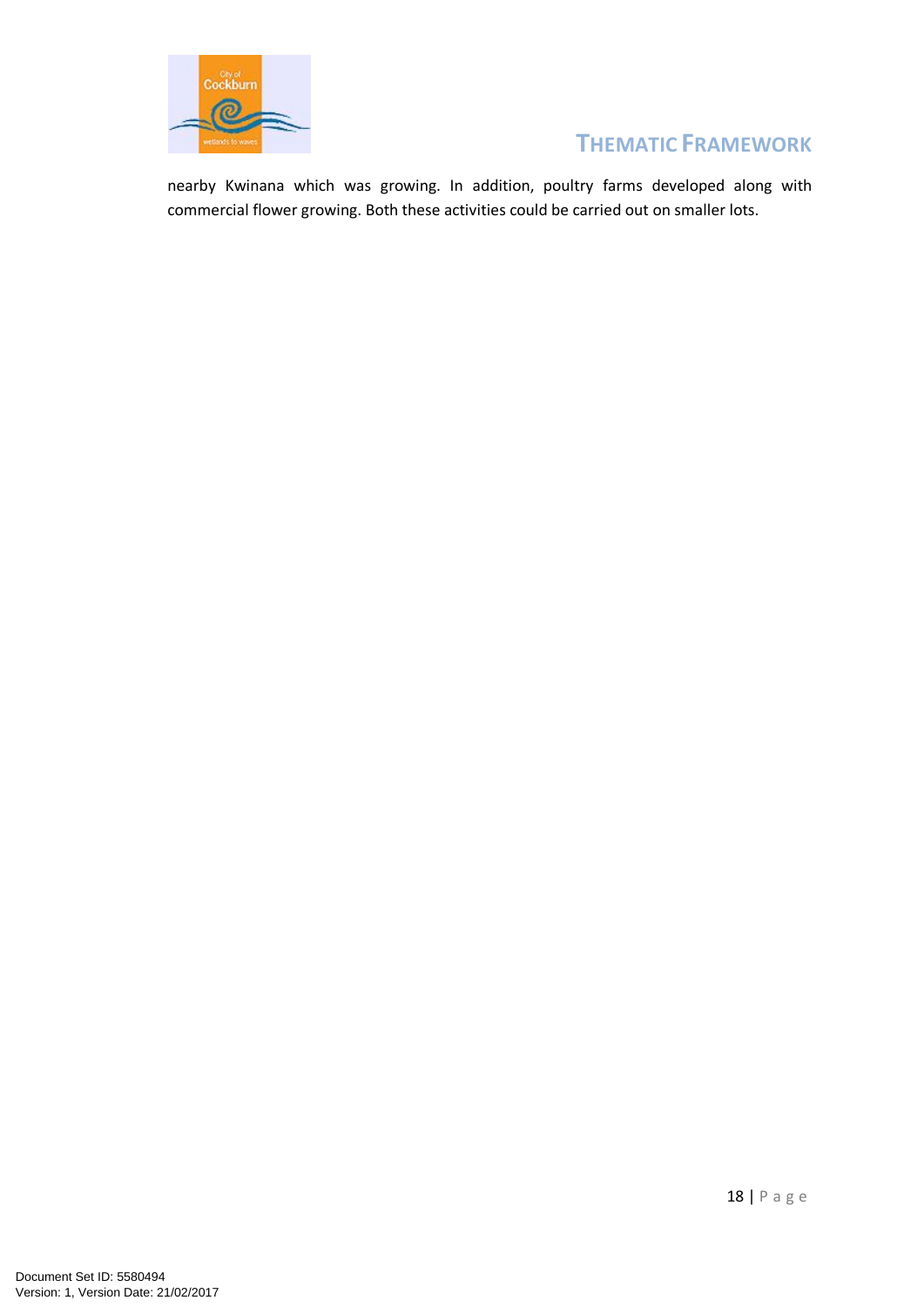

### **Post-war immigration, 1946-70**

Immediately following World War II, European migrants arrived in Cockburn, including many from Italy and Yugoslavia. Their input contributed to an increase of the area under market garden production. Even so, they could not stem the changing pattern away from market gardens and vineyards to a suburban style of living.

Housing projects such as Coolbellup (1955) attracted many people to Cockburn. From 1951 to 1970 the population increased almost sixfold which was one of the highest rates of increase in the metropolitan area. The State Housing Commission was involved in many projects including a swap with the University for its Endowment Land. The transfer enabled the State Housing Commission to build Southwell Estate.

The increase in population led to a larger revenue and greater recognition for Cockburn. In 1955 Cockburn gained the right to its own Roads Board. The Cockburn Districts Roads Board promised to increase amenities and roads under its jurisdiction. One outcome was the development of the Davilak Reserve as a playing field to supply recreation facilities for its expanding population. Another was the establishment of Hargreaves Park in Coolbellup.

One of the issues facing Cockburn Roads Board was the mixing of residential blocks with light industry as was occurring at Coogee Beach. Historically the industry had developed around the coast, providing easy access to the Port. However, by insisting on a right to have access to the coast, Coogee Beach was classified an 'A' class reserve, maintaining public access. The beach and jetty continue to be used for recreational swimming and fishing.

New industry in the region included the Cockburn Cement Company, which commenced full scale production in South Coogee in 1955. In 1966 a paper manufacturer opened in Spearwood, followed closely by wool stores in 1968.

Another development was the acquisition of land for a light aircraft airport. In 1959 land was acquired in Jandakot for an airport that would allow light plane training, helicopters, charter planes and maintenance. The Aerodrome was opened in 1963. The airport is also a base for the Royal Flying Doctor Service. Land was acquired for the building of the Roe Highway and Kwinana Freeway that were to traverse Cockburn. A decline in the use of the railway and increasing costs resulted in the closure of the Armadale-Jandakot railway in 1964. Road transport once again influenced development in Cockburn.

The social, spiritual and educational needs of the Cockburn residents were increasing in the post-war period. New schools in Coolbellup, Spearwood and South Coogee were built to meet the needs of the expanding population. Where high school students had previously travelled to Fremantle, they could now attend Hamilton High School (1962).

Churches grew, changed hands, moved and returned as interest waxed and waned with the altering population dynamics. The community remembered World War II by building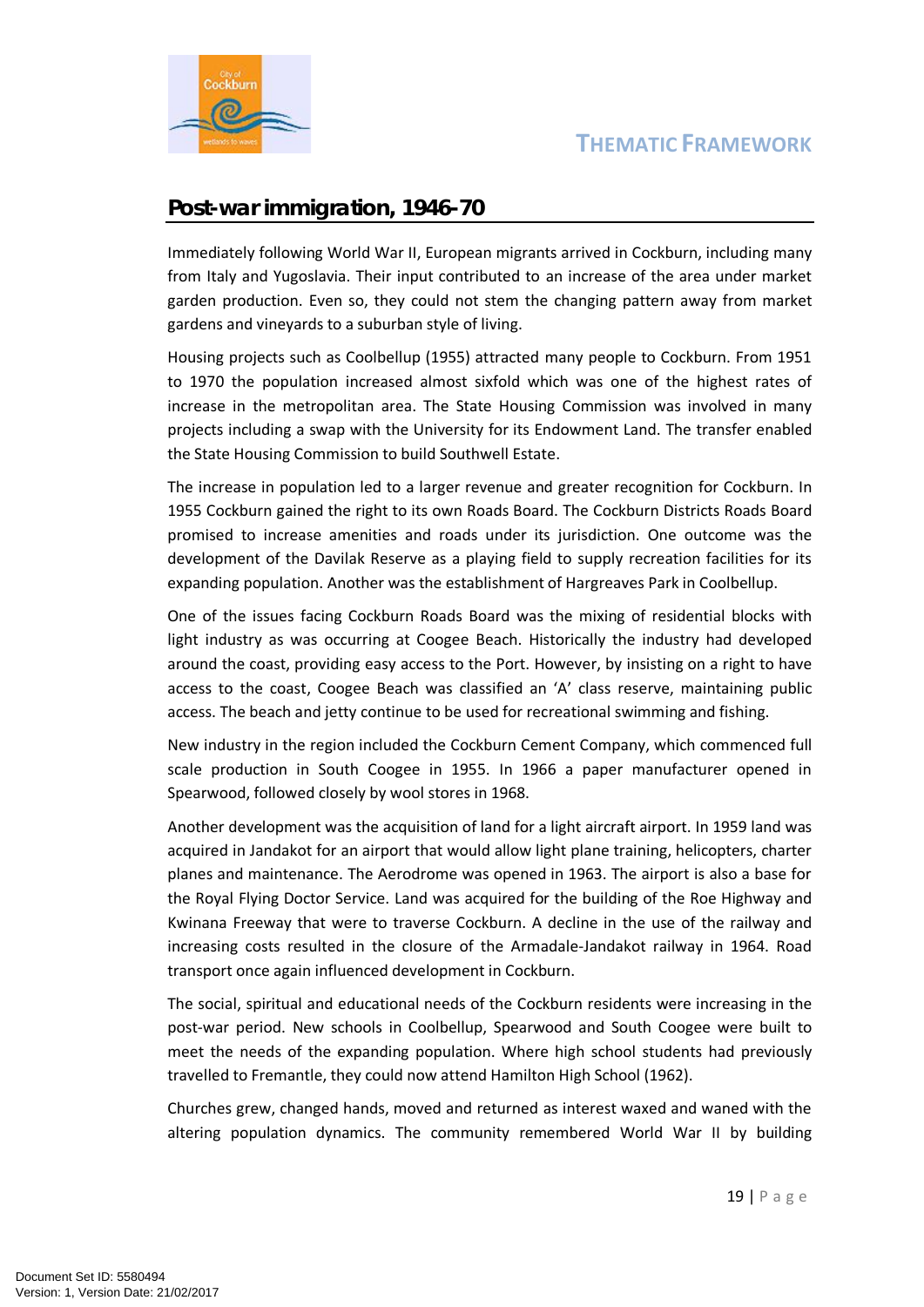

memorials in honour of those lost. The RSL's active chapters in Cockburn prompted the erection of these memorials.

The modem era of suburban shopping in Cockburn was ushered in by the building of the Phoenix Shopping Centre, the first of its kind in the district. This was an indication that Cockburn was now becoming metropolitan.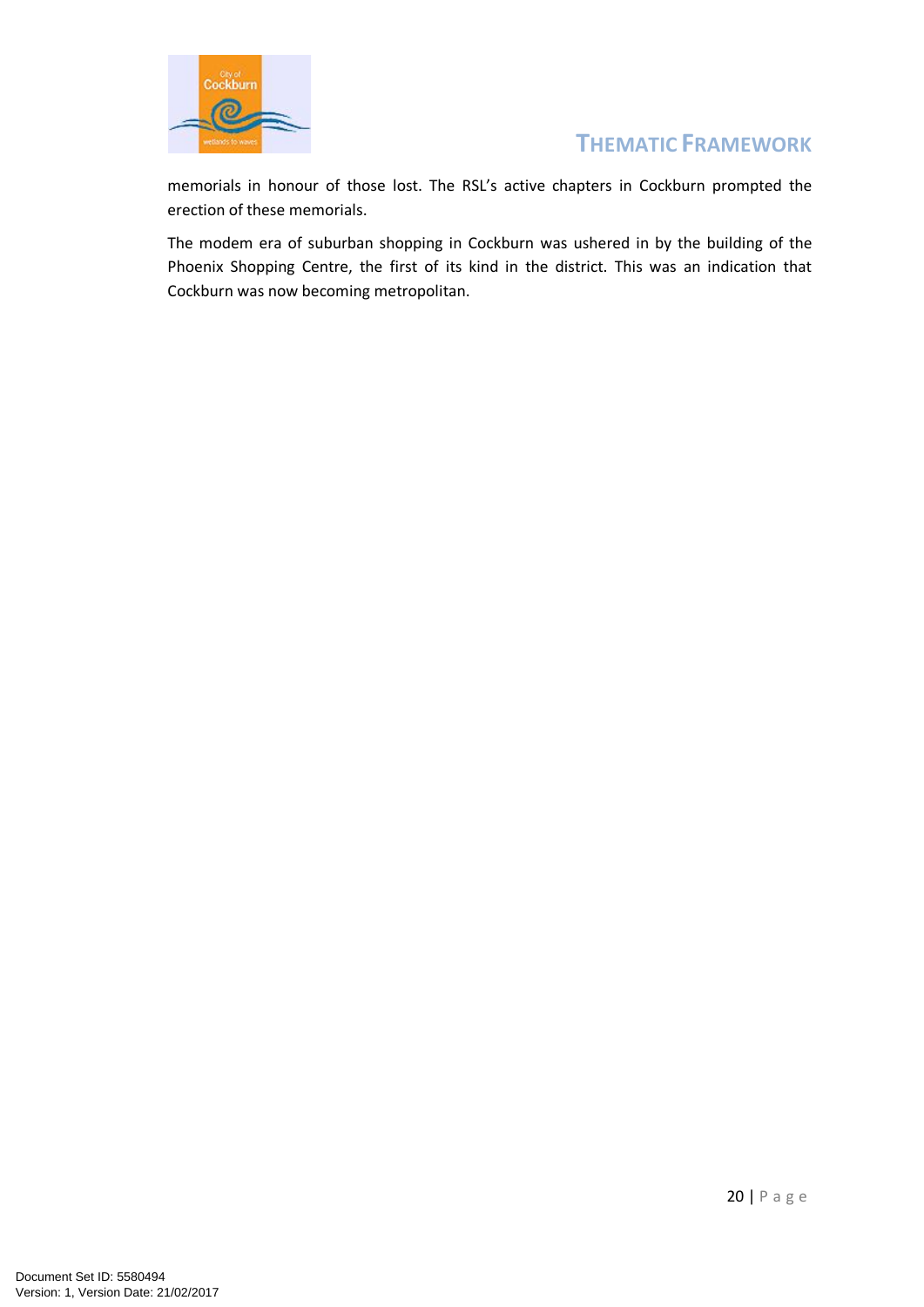

#### **Suburban spread, 1971-99**

Ten years after Cockburn Roads Board had become Cockburn Shire, the municipality was declared a Township. In the same year, 1971, Cockburn celebrated its centenary of local government.

1971 was the beginning of a period of dramatic growth in residential housing in Cockburn. This put increasing pressure on the natural water resources and wetlands in the district, so protection of the environment became a major issue to residents. The Wetland Conservation Society worked at rehabilitating vegetation at Beeliar Park and in 1986 this was established as WA's first regional park. This was followed by an environment education centre opened at Beeliar in 1993. Smart Park has also been transformed from an old disused quarry into gardens. Smart Park and Bishop Park were both officially opened by Mayor Don Miguel in 1985.

During the 1970s there were many concerns about the water table in Jandakot, serious enough that the Groundwater Scheme was halted. Water problems have continued to plague Jandakot to this day. Various environmental impact studies of Jervoise Bay and the Cockburn Sound resulted in government promises to improve the quality of water in the Sound and to provide an environmental balance by providing more land for parks. Cockburn City Council (proclaimed in 1979) showed its concern for a cleaner environment by initiating a recycling program in 1991.

Cockburn Historical Society was founded in 1976, with Evan Davies as President. In 1979 the Society became involved in a preservation project when it was proposed to move Marchant Cottage to avoid demolition by the progress of the Roe Highway. In 1982, the Azelia Ley Homestead, built in 1920, was classified by the National Trust and the Cockburn Council appointed the Historical Society as custodians. This can now be viewed as the Cockburn District Museum.

The National Trust also classified part of the Woodman Point Quarantine Station which closed in 1979 to reopen for Youth, Sport and Recreation purposes.

Tourism is a new industry attracting people to Cockburn. The Spearwood Cable Ski Park is the first of its kind in Australia, and Adventure World opened in 1982. Visitors often include a stopover at the Coogee Rotary Lookout, built in 1979, which gives excellent views of the district. Carnac Island is visited regularly by boat. The island provides a sheltered bay for swimming and fishing along with the spectacle of seals.

Youth in Cockburn are guided by various programs, particularly sporting programs, which are coordinated by the Cockburn Sports Council.

The Aboriginal Burdekin program was established to encourage and assist young people in education, training and employment.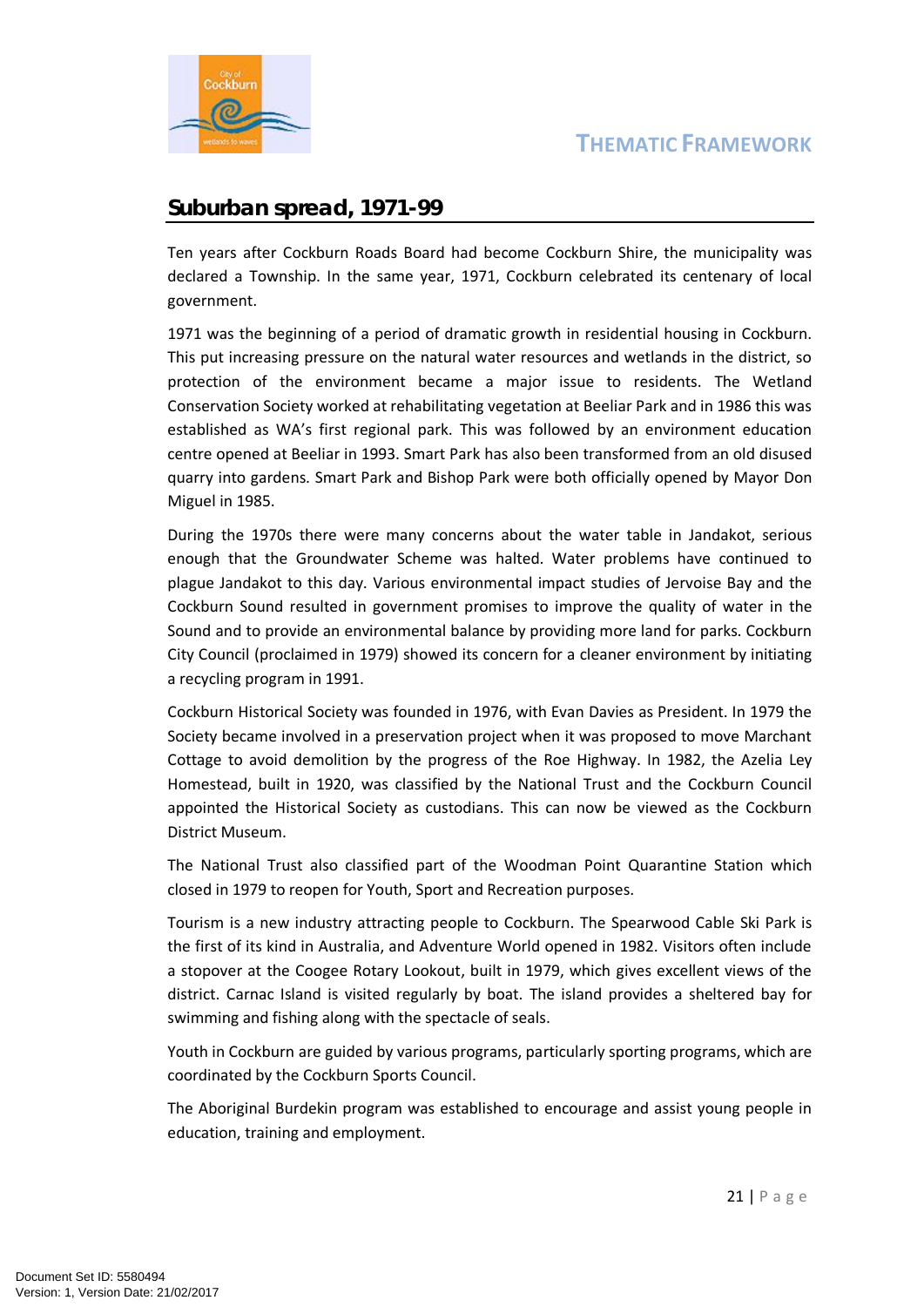

In 1990 St Michael's and All Angels Parish Hall was restored to its original condition by the Reformed Baptist Church of Western Australia. A foundation stone commemorating the restoration was attached to the church building. The Reformed Baptist Church worshipped at Mell Road for three years before selling it back to its original owners, the Anglican Church.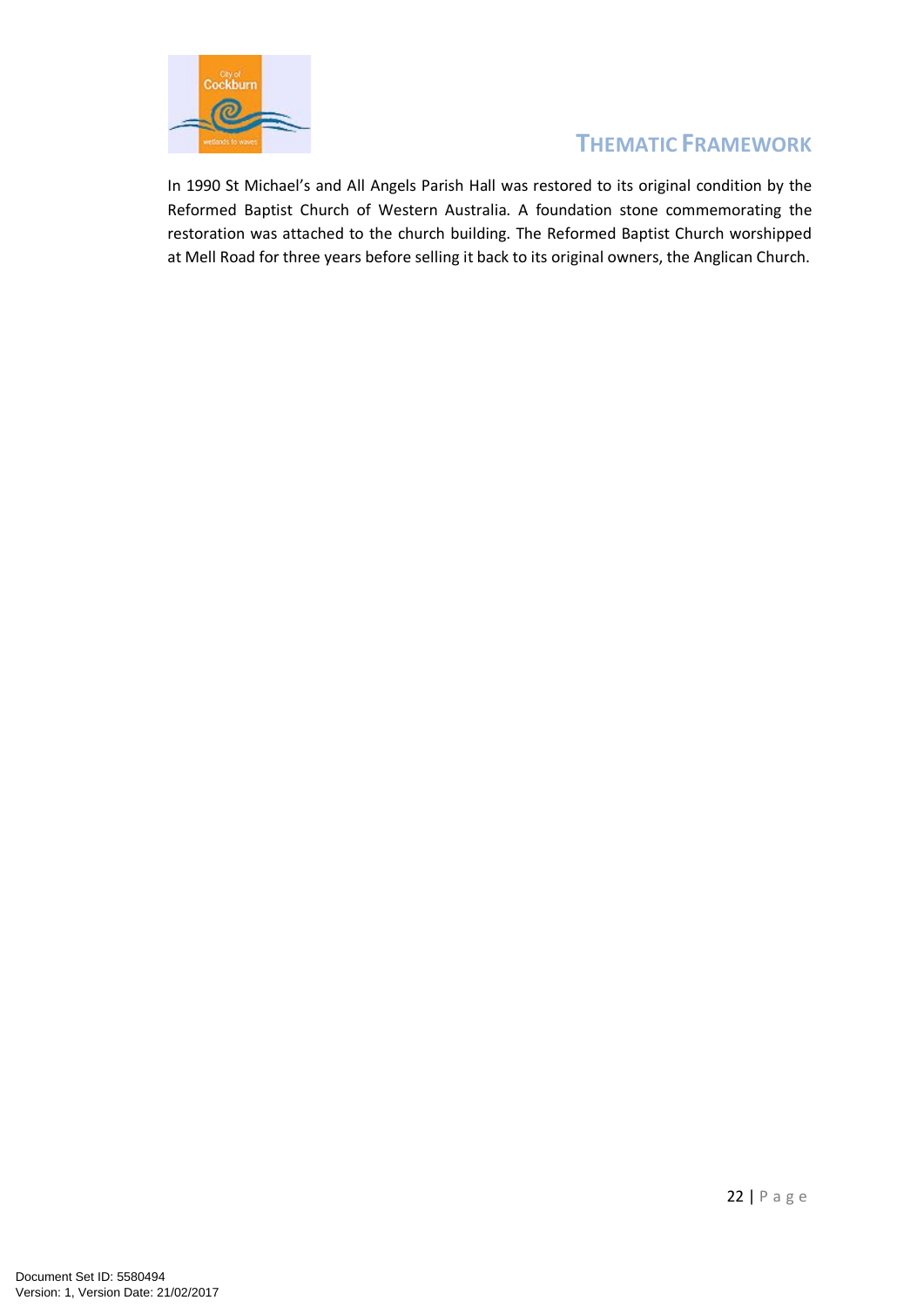

#### **A new millennium, 2000-10**

In 2010, the City of Cockburn is made up of 21 suburbs and has an estimated population of 88,599.

Since 2000, the City of Cockburn sustained a steady growth rate of 3% per annum. This occurred largely from the continued development of green field land, mostly in the lower central and eastern parts of the City.

New suburbs were also created in the early 21st century to meet the needs of population growth:

- Hammond Park (previously a portion of Banjup)
- Aubin Grove (previously a portion of Banjup)
- North Coogee (previously a portion of Hamilton Hill, Spearwood and Coogee)
- Cockburn Central (previously a portion of Jandakot)

New industrial areas were established including Cockburn Commercial Park, Yangebup Business Park and Jandakot Industrial Area.

On the social side of Cockburn, the Coogee Beach Surf Life Saving Club, which is a strong and dynamic club, is planned to have new club facilities. In 2009-10, a new car park and improved beach access are being undertaken.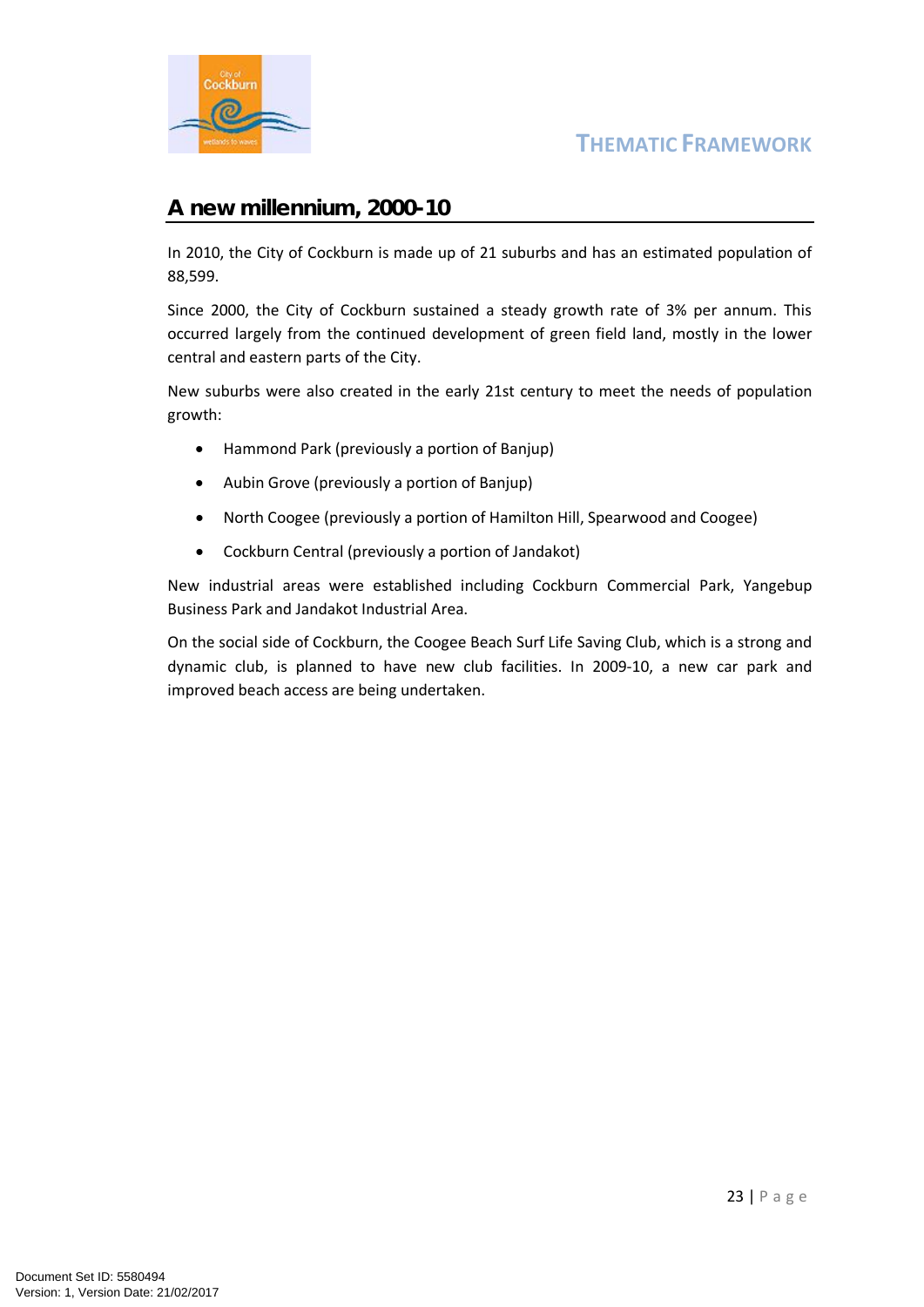

## **Place names**

| <b>Atwell</b>         | An area named in 1973 after Ernest Atwell, a landowner since 1896                                                                                                                                         |  |  |  |  |  |
|-----------------------|-----------------------------------------------------------------------------------------------------------------------------------------------------------------------------------------------------------|--|--|--|--|--|
| <b>Banjup</b>         | Named in the mid-1950s from the lake in the district                                                                                                                                                      |  |  |  |  |  |
| <b>Bibra Lake</b>     | Benedict von Bibra built a house opposite the lake                                                                                                                                                        |  |  |  |  |  |
| <b>Clarence</b>       | Name given to the original Peel settlers' camp and proposed<br>townsite in 1829                                                                                                                           |  |  |  |  |  |
| <b>Cockburn Sound</b> | Named by James Stirling after Admiral Sir George Cockburn                                                                                                                                                 |  |  |  |  |  |
| Coogee                | Named from nearby Lake Coogee, originally Lake Munster                                                                                                                                                    |  |  |  |  |  |
| Coolbellup            | Aboriginal name for North Lake                                                                                                                                                                            |  |  |  |  |  |
| <b>Davilak Lake</b>   | Aborigines believed the lake was possessed by spirits. European<br>settlers called it Davilak from Devil's Lake                                                                                           |  |  |  |  |  |
| <b>Hamilton Hill</b>  | Named in 1830 after the farm established by George Robb                                                                                                                                                   |  |  |  |  |  |
| <b>Henderson</b>      | Named in 1873 after Admiral Sir Reginald Henderson whose report<br>in 1911 led to the beginning of the Henderson naval base at<br><b>Woodman Point</b>                                                    |  |  |  |  |  |
| <b>Jandakot</b>       | Known originally as the Black Lands and named from the lake with<br>the Aboriginal meaning place of the whistling eagle (also Jandicott<br>and Jandakott)                                                 |  |  |  |  |  |
| Jervoise Bay          | Probably named after Captain W. Jervoise who visited the newly<br>established colony in 1829                                                                                                              |  |  |  |  |  |
| <b>Mount Brown</b>    | Originally named Brown Hill by Surveyor General John Septimus Roe<br>after Peter Brown, first colonial secretary of Western Australia, who<br>attempted to survey the passage into Cockburn Sound in 1829 |  |  |  |  |  |
| Munster               | Named in 1954 from the original Lake Munster after Prince William,<br>Earl of Munster. The lake was later renamed Lake Coogee. The<br>district is called South Coogee by older residents.                 |  |  |  |  |  |
| <b>Naval Base</b>     | Takes its name from the Henderson Naval Base at Woodman Point                                                                                                                                             |  |  |  |  |  |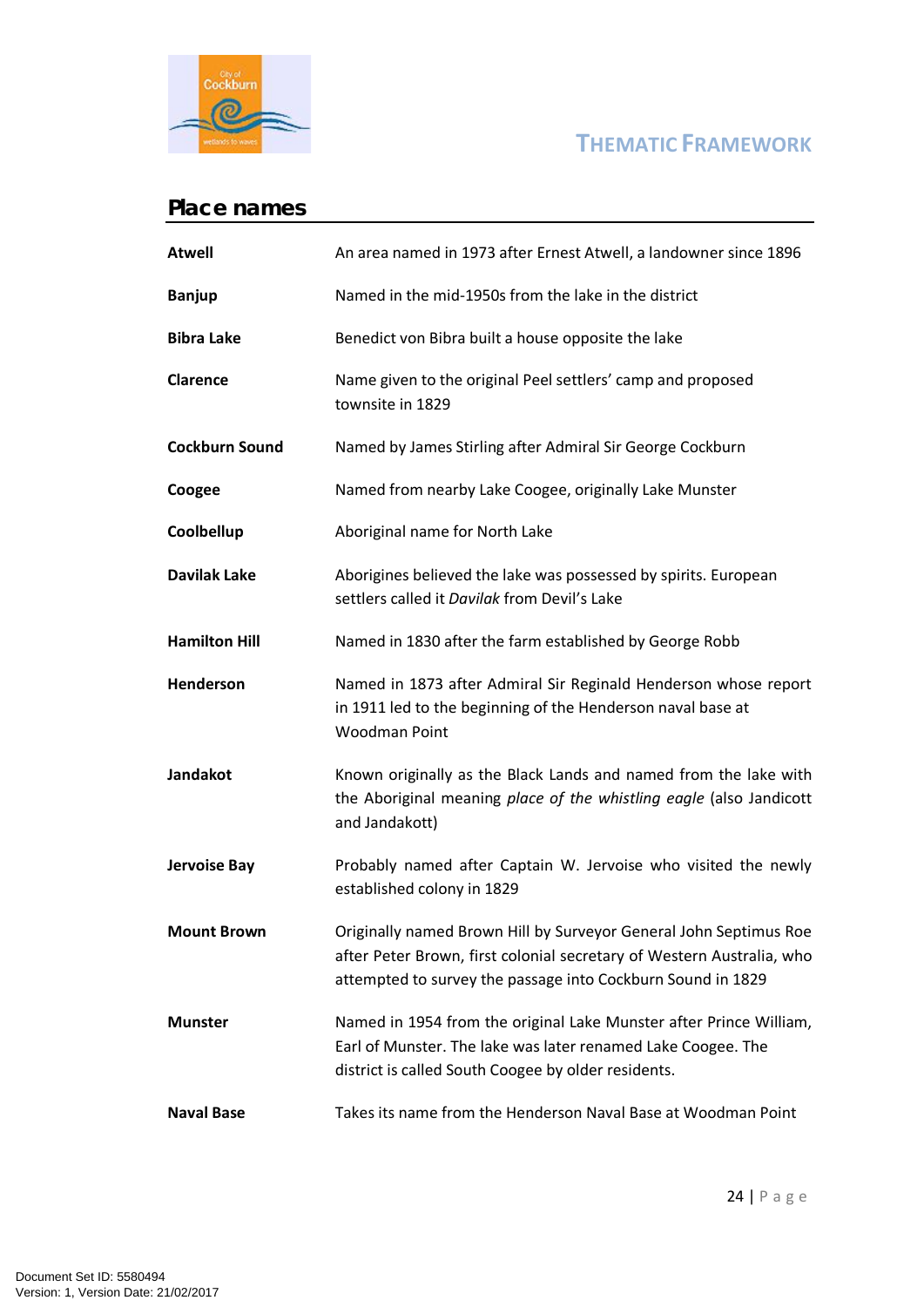

| <b>Robb Jetty</b>    | Named after George Robb in 1835                                                                                  |  |  |  |  |  |
|----------------------|------------------------------------------------------------------------------------------------------------------|--|--|--|--|--|
| Spearwood            | Swamps in this area produced trees which were used for spears by<br>Aboriginal people                            |  |  |  |  |  |
| <b>Success</b>       | Name of the ship commanded by James Stirling when he visited in<br>1827                                          |  |  |  |  |  |
| Thompson's Lake      | Believed to be named after Robert Thompson, an early settler who<br>arrived in 1829                              |  |  |  |  |  |
| Wattleup             | Named from a Road in the district known as Wattleup Road since<br>1951                                           |  |  |  |  |  |
| <b>Woodman Point</b> | Named in 1827 after Thomas Woodman, purser on the Success                                                        |  |  |  |  |  |
| Yangebup             | First recorded in 1841 and may be derived from Yanget, the<br>Aboriginal word for a rush which grows in the area |  |  |  |  |  |